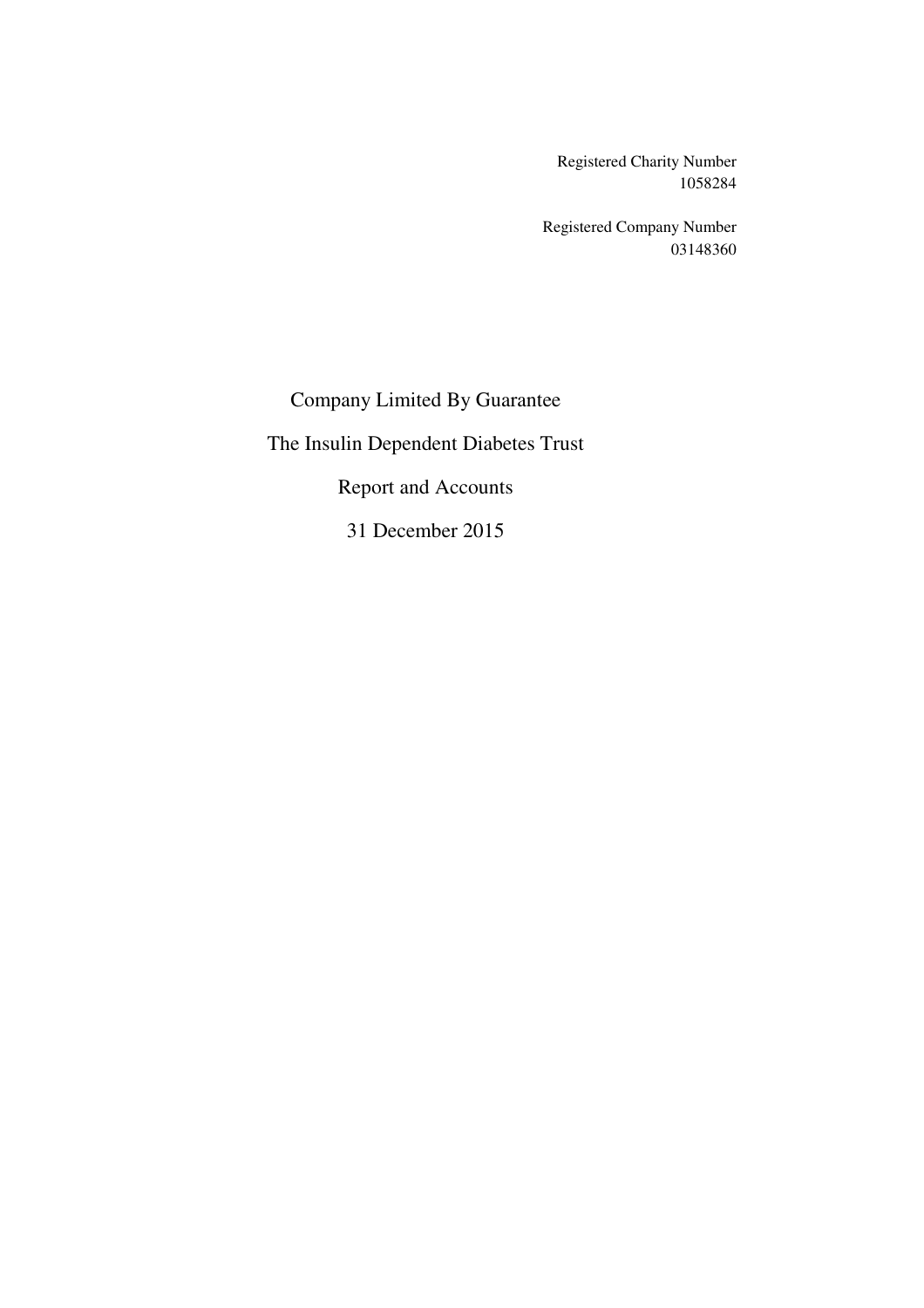# **The Insulin Dependent Diabetes Trust Report and accounts Contents**

| Charity and Company Information            | 1            |
|--------------------------------------------|--------------|
| Independent Examiner's Report              | 2            |
| Movements in Accumulated Funds             | $3$ to $5$   |
| <b>Balance Sheet</b>                       | 6            |
| Notes to the Accounts                      | 7 to 12      |
| Detailed Statement of Financial Activities | 13 to 16     |
| Appendices to Financial Activities         | $17$ to $20$ |
| Trustees' Report                           | 21 to 29     |

Page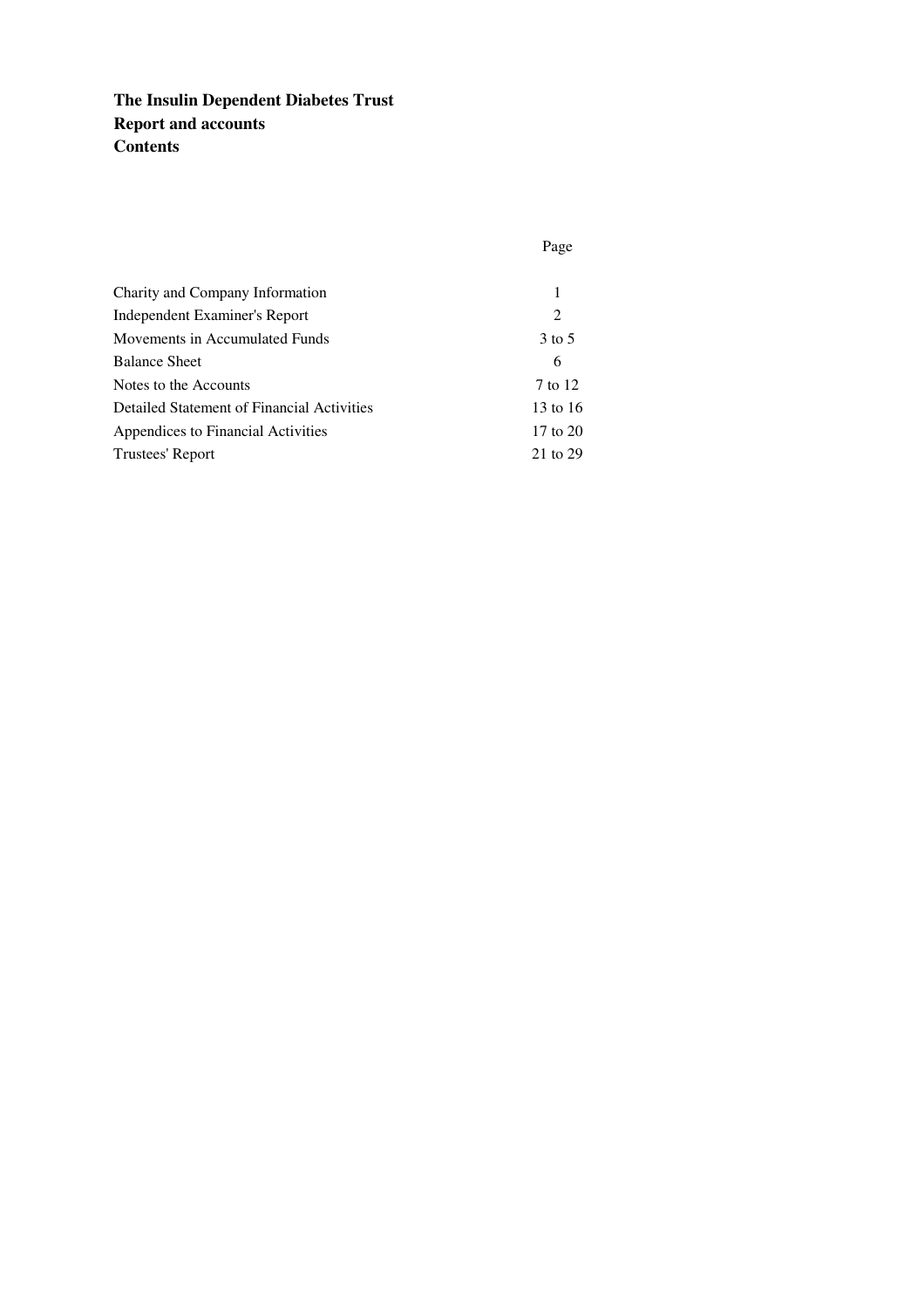# **The Insulin Dependent Diabetes Trust Company Information**

## **Trustees and Directors**

| Mrs J M D Hirst | Co Chair        |
|-----------------|-----------------|
| Dr M Kiln       | Co Chair        |
| Dr L Gerlis     | Medical Advisor |

## **Other Trustees**

Dr G Adams Ms C Baker J Birbeck Esq Ms L Ingram Ms V Readman Dr R Rijckborst J Hutchinson Esq

## **Accountants**

| Paul Slater & Co    |
|---------------------|
| 1 Washington Street |
| Kingsthorpe         |
| Northampton         |
| <b>NN2 6NN</b>      |

### **Registered Examiner**

Paul Slater FCA

## **Bankers**

Yorkshire Bank, Gold Street, Northampton

### **Secretary and Treasurer**

Mrs J M D Hirst

## **Registered office**

210 Abington Avenue, Northampton, NN1 4PR

**Registered Company Number** 03148360

**Registered Charity number** 1058284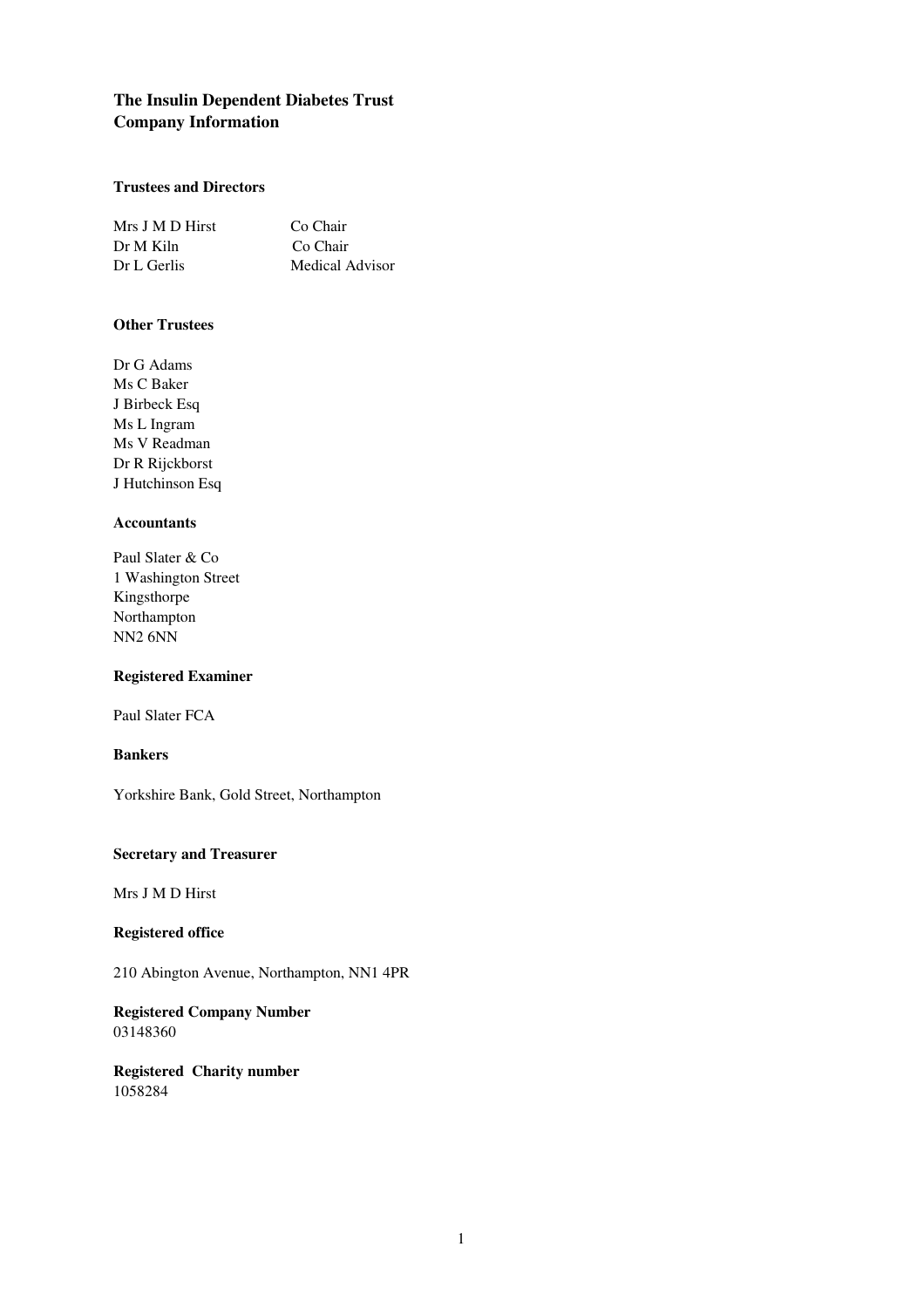# **The Insulin Dependent Diabetes Trust Chartered Accountants' Report**

### **Independent Examiners Report to the Trustees on the unaudited accounts of The Insulin Dependent Diabetes Trust**

I report on the accounts of the company for the year ended 31st December 2015 which are set out on pages 3 to 20.

### **Respective responsibilities of trustees and examiner**

The Trustees (who are also the Directors of the company for the purposes of company law) are responsible for the preparation of the accounts. The Trustees consider that an audit is not required for this year under section 144(2) of the Charities Act 2011 (the 2011 Act) and that an independent examination is needed. and I am qualified to undertake the examination by being a qualified member of ICAEW. Having satisfied myself that the Charity is not subject to audit under company law and is eligible for independent examination, it is my responsibility to:

\* examine the accounts under section 145 of the 2011 Act:

\* follow the procedures laid down in the general directions given by the Charity Commission under section 145 (5) (b) of the 2011 Act, and:

\* state whether particular matters have come to my attention.

### **Basis of Independent examiner's statement**

My examination was carried out in accordance with general directions given by the Charity Commission. An examination includes a review of the accounting records kept by the Charity and a comparison of the accounts presented with those records. It also includes consideration of any unusual items or disclosures in the accounts, and seeking explanations from you as Trustees concerning any such matters.

The procedures undertaken do not provide all the evidence that would be required in an audit and consequently no opinion is given as to whether the accounts present a "true and fair view", and the report is limited to those matters set out in the statement below.

### **Independent examiners statement**

In connection with my examination, no matter has come to my attention:

1. which gives me reasonable cause to believe that, in any material respect, the requirements:

(a) to keep accounting records in accordance with section 386 of the Companies Act 2006;

(b) to prepare accounts which accord with the accounting records, comply with the accounting requirements of section 396 of the Companies Act 2006 and with the methods and principles of the Statement of Recommended Practice: Accounting and Reporting by Charities.

Paul Slater FCA

 Institute of Chartered Accountants England & Wales 1 Washington Street Northampton NN2 6NN

15 April 2015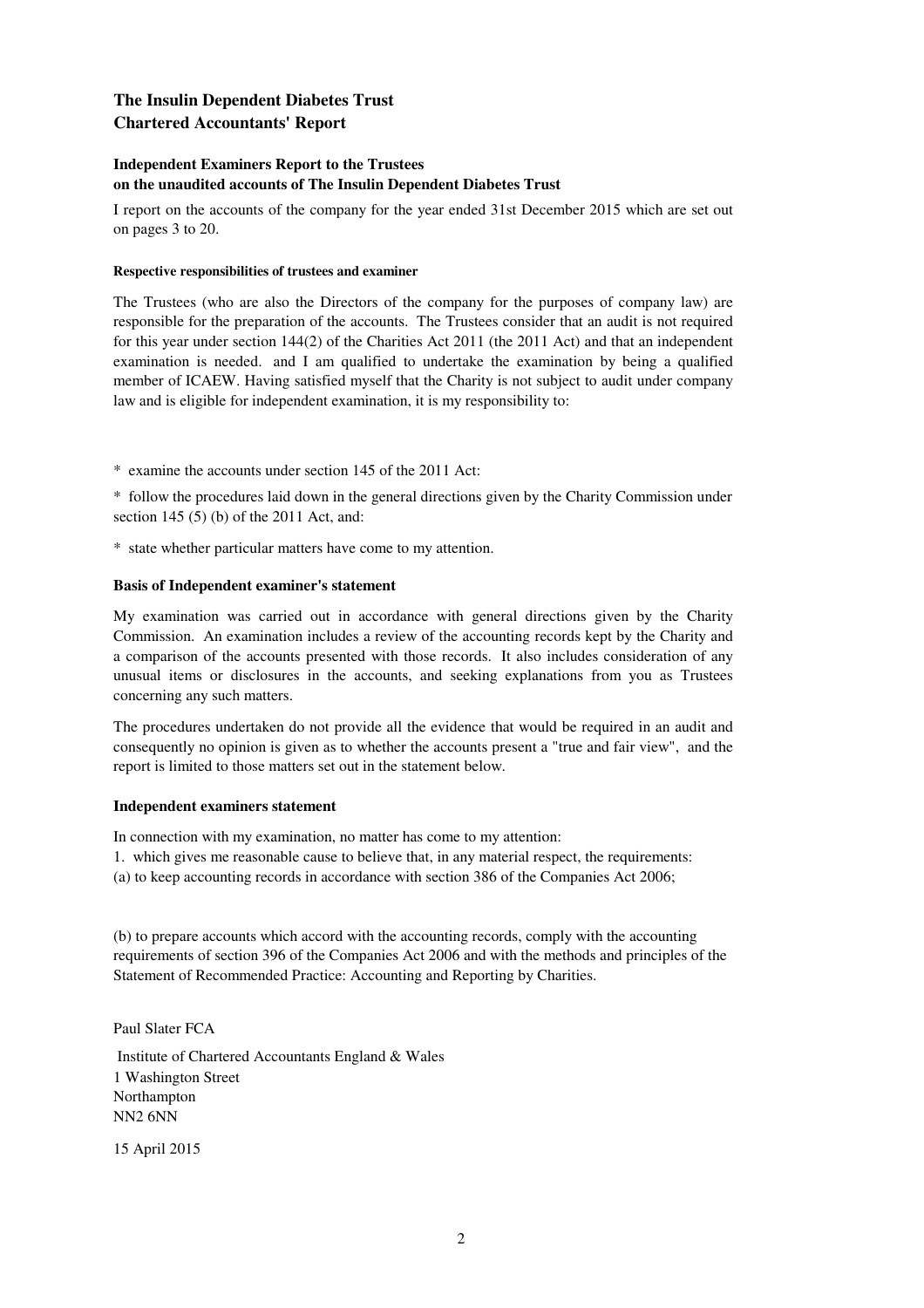|                                                                      | Unrestricted<br><b>Funds</b> | <b>Restricted</b><br><b>Funds</b> | <b>Total</b><br><b>Funds</b> | <b>Last Year</b><br><b>Total Funds</b> |
|----------------------------------------------------------------------|------------------------------|-----------------------------------|------------------------------|----------------------------------------|
| <b>Notes</b>                                                         | 2015                         | 2015                              | 2015                         | 2014                                   |
|                                                                      | £                            | £                                 | £                            | £                                      |
| <b>Incoming resources</b><br>Incoming resources from generated funds |                              |                                   |                              |                                        |
| Voluntary Income                                                     | 491,027                      | 209,587                           | 700,614                      | 211,994                                |
| Activities for generating funds                                      | 13,060                       | 0                                 | 13,060                       | 11,620                                 |
| <b>Investment Income</b>                                             | 140,866                      | $\mathbf{0}$                      | 140,866                      | 522                                    |
| Incoming resources from charitable activities                        | 20,230                       | $\mathbf{0}$                      | 20,230                       | 9,222                                  |
| <b>Total incoming resources</b>                                      | 665,183                      | 209,587                           | 874,770                      | 233,358                                |
| <b>Costs of generating funds</b>                                     |                              |                                   |                              |                                        |
| Costs of generating voluntary income                                 | 13,219                       | $\boldsymbol{0}$                  | 13,219                       | 11,140                                 |
| <b>Costs of charitable activities</b>                                | 139,842                      | 312,282                           | 452,124                      | 386,296                                |
| <b>Governance costs</b>                                              | 6,610                        | 38,226                            | 44,836                       | 44,703                                 |
| <b>Total resources expended</b>                                      | 159,671                      | 350,508                           | 510,179                      | 442,139                                |
| Net outgoing resources                                               |                              |                                   |                              |                                        |
| before transfers between funds                                       | 505,512                      | (140, 921)                        | 364,591                      | (208, 781)                             |
| Gross transfers between funds                                        | $\boldsymbol{0}$             | $\boldsymbol{0}$                  | $\boldsymbol{0}$             | $\mathbf{0}$                           |
| Net outgoing resources before                                        |                              |                                   |                              |                                        |
| other recognised gains and losses                                    | 505,512                      | (140, 921)                        | 364,591                      | (208, 781)                             |
| Net movement in funds                                                |                              |                                   |                              |                                        |
|                                                                      | 505,512                      | (140, 921)                        | 364,591                      | (208, 781)                             |
| <b>Reconciliation of funds</b>                                       |                              |                                   |                              |                                        |
| <b>Total funds brought forward</b>                                   | (534, 486)                   | 1,897,780                         | 1,363,294                    | 1,572,075                              |
| <b>Total funds carried forward</b>                                   | (28, 974)                    | 1,756,859                         | 1,727,885                    | 1,363,294                              |

**All activities derive from continuing operations**

**The notes on pages 7 to 12 form an integral part of these accounts.**

**Income and Expenditure Account as required by the Companies Act**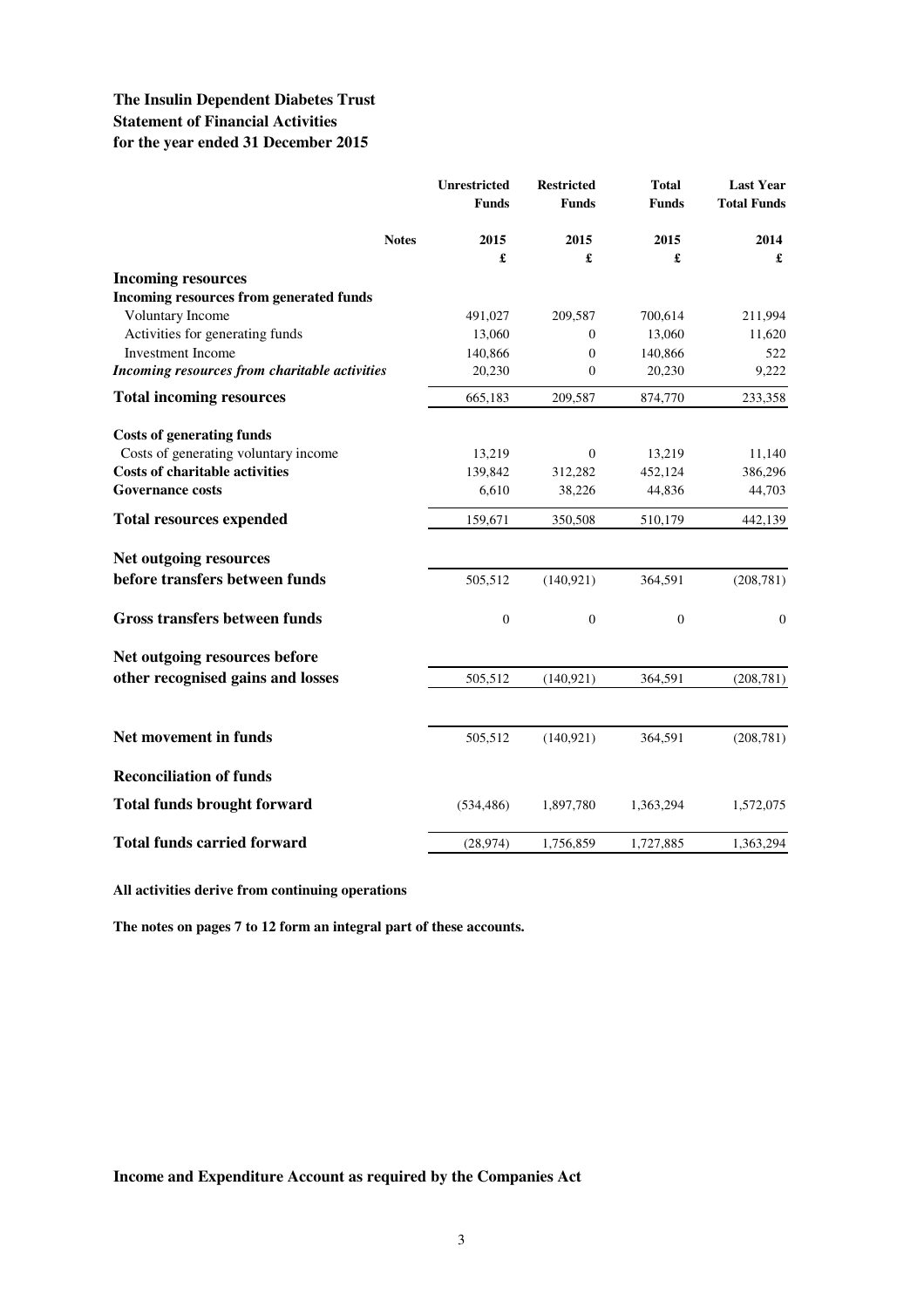# **The Insulin Dependent Diabetes Trust Statement of Financial Activities for the year ended 31 December 2015 for the year ended 31 December 2015**

|                                                   | 2015                 | 2014             |
|---------------------------------------------------|----------------------|------------------|
|                                                   | $\pmb{\mathfrak{L}}$ | £                |
| <b>Turnover</b>                                   | 733,904              | 232,836          |
| Direct costs of turnover                          | 417,469              | 399,992          |
| Gross surplus/(deficit)                           | 316,435              | (167, 156)       |
| Governance costs                                  | 44,836               | 44,703           |
| <b>Operating surplus/deficit</b>                  | 271,599              | (211, 859)       |
| Interest receivable                               | 140,866              | 522              |
| Surplus/Deficit on ordinary activities before tax | 412,465              | (211, 337)       |
| Surplus/Deficit for the financial year            | 412,465              | (211, 337)       |
| Gift Aid Payments                                 | $\boldsymbol{0}$     | $\boldsymbol{0}$ |
| Retained surplus/deficit for the financial year   | 412,465              | (211, 337)       |

**All activities derive from continuing operations**

# **Statement of Total Recognised Gains and Losses for the year ended 31 December 2015**

|                                                                | 2015     | 2014       |
|----------------------------------------------------------------|----------|------------|
| Excess of Expenditure over income before realisation of assets | 412,465  | (211, 337) |
| Per Profit and Loss account                                    | 412,465  | (211, 337) |
| Grants for the acquisition of fixed assets                     | $\theta$ |            |
|                                                                |          |            |
| Net Movement in funds before taxation                          | 412.465  | (211, 337) |

**The notes on pages 7 to 12 form an integral part of these accounts.**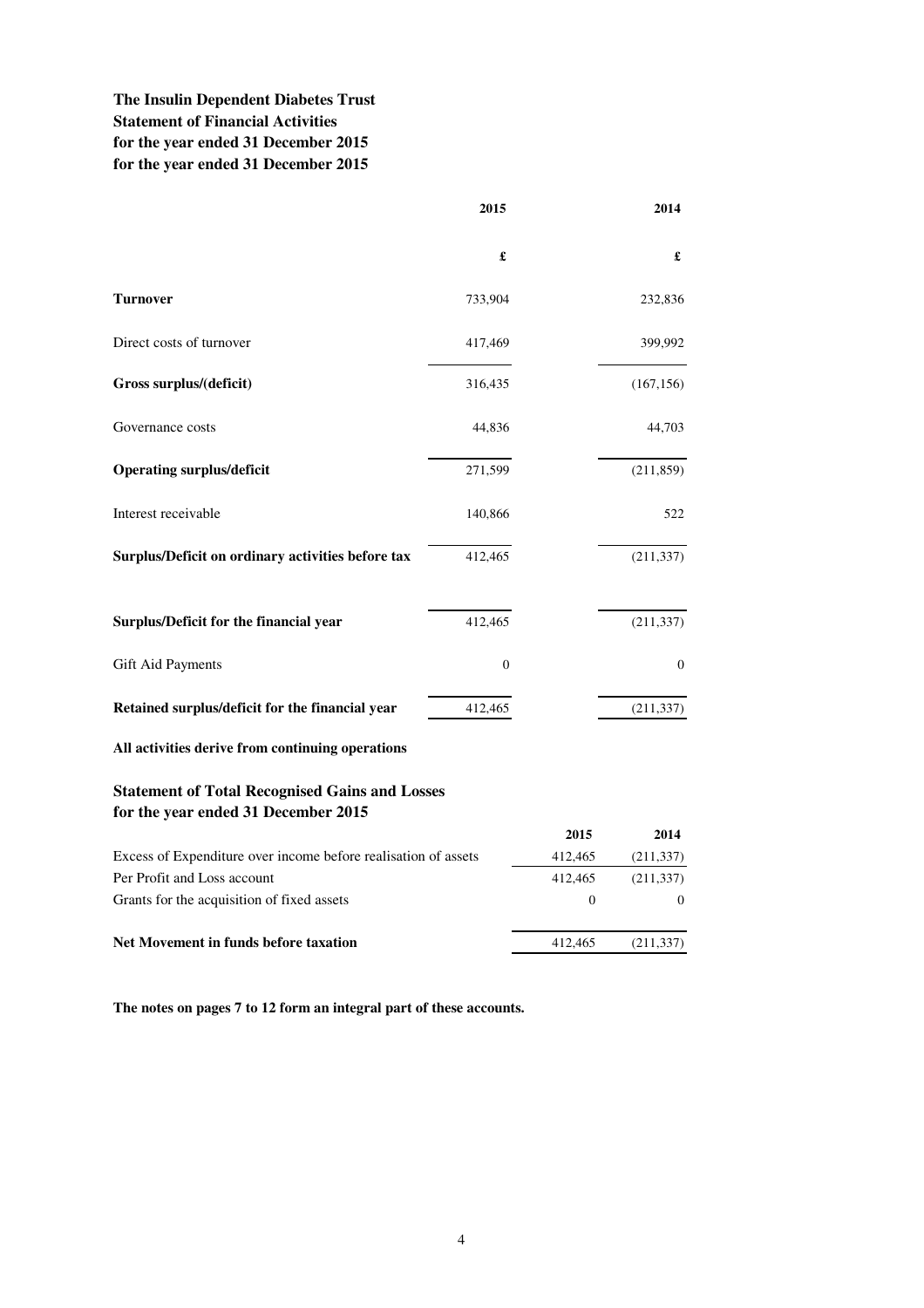# **Movements in revenue and capital funds for the year ended 31 December 2015**

| <b>Revenue accumulated funds</b>             | Unrestricted<br><b>Funds</b> | <b>Restricted</b><br><b>Funds</b> | <b>Total</b><br><b>Funds</b> | Last year<br><b>Total Funds</b> |
|----------------------------------------------|------------------------------|-----------------------------------|------------------------------|---------------------------------|
|                                              | 2015                         | 2015                              | 2015                         | 2014                            |
|                                              | £                            | £                                 | £                            | £                               |
| Accumulated funds brought forward            | (534, 486)                   | 1,897,780                         | 1,363,294                    | 1,572,075                       |
| Recognised gains and losses before transfers | 505,512                      | (140.921)                         | 364,591                      | (208, 781)                      |
|                                              | (28, 974)                    | 1,756,859                         | 1,727,885                    | 1,363,294                       |
| Closing revenue accumulated funds            | (28, 974)                    | 1,756,859                         | 1,727,885                    | 1,363,294                       |

| Summary of funds          | <b>Unrestricted</b><br><b>Funds</b> | <b>Restricted</b><br><b>Funds</b> | <b>Total</b><br><b>Funds</b> | <b>Last Year</b><br><b>Total Funds</b> |
|---------------------------|-------------------------------------|-----------------------------------|------------------------------|----------------------------------------|
|                           | 2015                                | 2015                              | 2015                         | 2014                                   |
| Revenue accumulated funds | (28, 974)                           | 1,756,859                         | 1,727,885                    | 1,363,294                              |
| <b>Total funds</b>        | (28, 974)                           | 1,756,859                         | 1,727,885                    | 1,363,294                              |

**The notes on pages 7 to 12 form an integral part of these accounts.**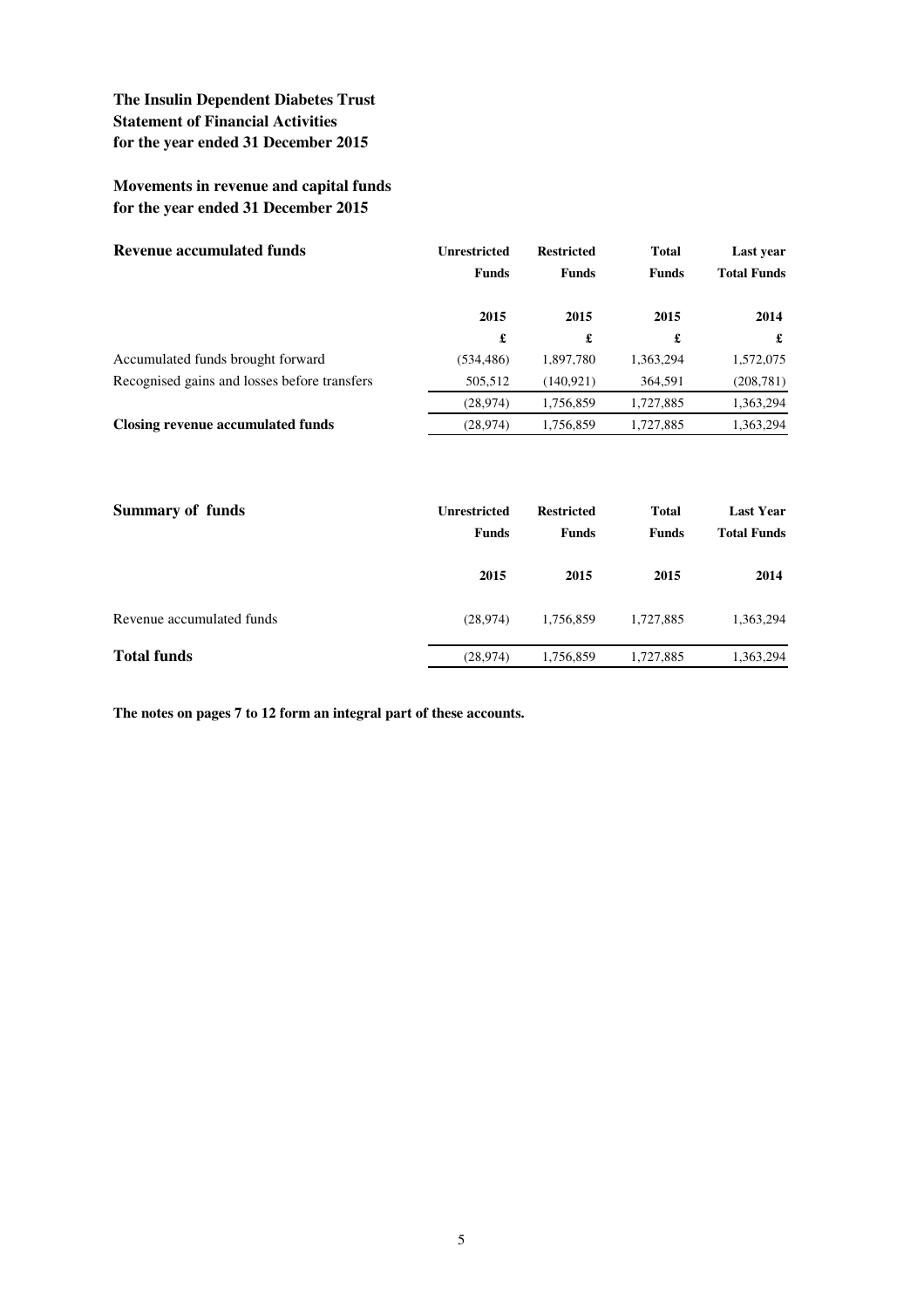**The Insulin Dependent Diabetes Trust Company Number** 03148360 **Balance Sheet as at 31 December 2015**

|                                              |    |           | 2015         |            | 2014           |
|----------------------------------------------|----|-----------|--------------|------------|----------------|
| Tangible assets                              | 12 |           | 360,019      |            | 362,063        |
| Investments                                  | 15 |           | 789,672      |            | 912,356        |
| <b>Total fixed assets</b>                    |    |           | 1,149,691    |            | 1,274,419      |
| <b>Current assets</b>                        |    |           |              |            |                |
| Stocks & Work in progress                    |    | 9,738     |              | 9,207      |                |
| Cash at bank and in hand                     |    | 639,429   |              | 92,679     |                |
| <b>Total current assets</b>                  |    | 649,167   |              | 101,886    |                |
| <b>Creditors:-</b>                           |    |           |              |            |                |
| amounts due within one year                  | 13 | (70, 973) |              | (13, 011)  |                |
| Net current assets                           |    |           | 578,194      |            | 88,875         |
| <b>Total assets less current liabilities</b> |    |           | 1,727,885    |            | 1,363,294      |
| <b>Creditors:-</b>                           |    |           |              |            |                |
| amounts due after more than one year         |    |           | $\mathbf{0}$ |            | $\overline{0}$ |
| Provisions for liabilities and charges       |    |           | $\theta$     |            | $\theta$       |
| Net assets excluding pension asset/liability |    |           | 1,727,885    |            | 1,363,294      |
| Net assets including pension asset/liability |    |           | 1,727,885    |            | 1,363,294      |
| The funds of the charity:                    |    |           |              |            |                |
| <b>Unrestricted income funds</b>             |    |           |              |            |                |
| Unrestricted revenue accumulated funds       |    | (28, 974) |              | (534, 486) |                |
| <b>Total unrestricted funds</b>              |    |           | (28, 974)    |            | (534, 486)     |
| <b>Restricted revenue funds</b>              |    |           |              |            |                |
| Restricted revenue accumulated funds         |    | 1,756,859 |              | 1,897,780  |                |
| <b>Restricted fixed asset funds</b>          |    |           |              |            |                |
| <b>Total restricted funds</b>                |    |           | 1,756,859    |            | 1,897,780      |
|                                              |    |           |              |            | 1,363,294      |
| <b>Total charity funds</b>                   |    |           | 1,727,885    |            |                |

The Directors are satisfied that for the year ended on 31st December 2015 the charitable company was entitled to exemption from the requirement to obtain an audit under section 477 of the Companies Act 2006 and that no member or members have required the company to obtain an audit of its accounts for the year in question in accordance with section 476 of the Act. The Directors acknowledge their responsibility for complying with the requirements of the Companies Act 2006 with respect to accounting records and the preparation of accounts. The accounts have been prepared in accordance with the provisions applicable to companies subject to the small companies regime.

**Mrs J M D Hirst Trustee Approved by the Board of Trustees on 15 April 2016**

**The notes on pages 7 to 12 form an integral part of these accounts.**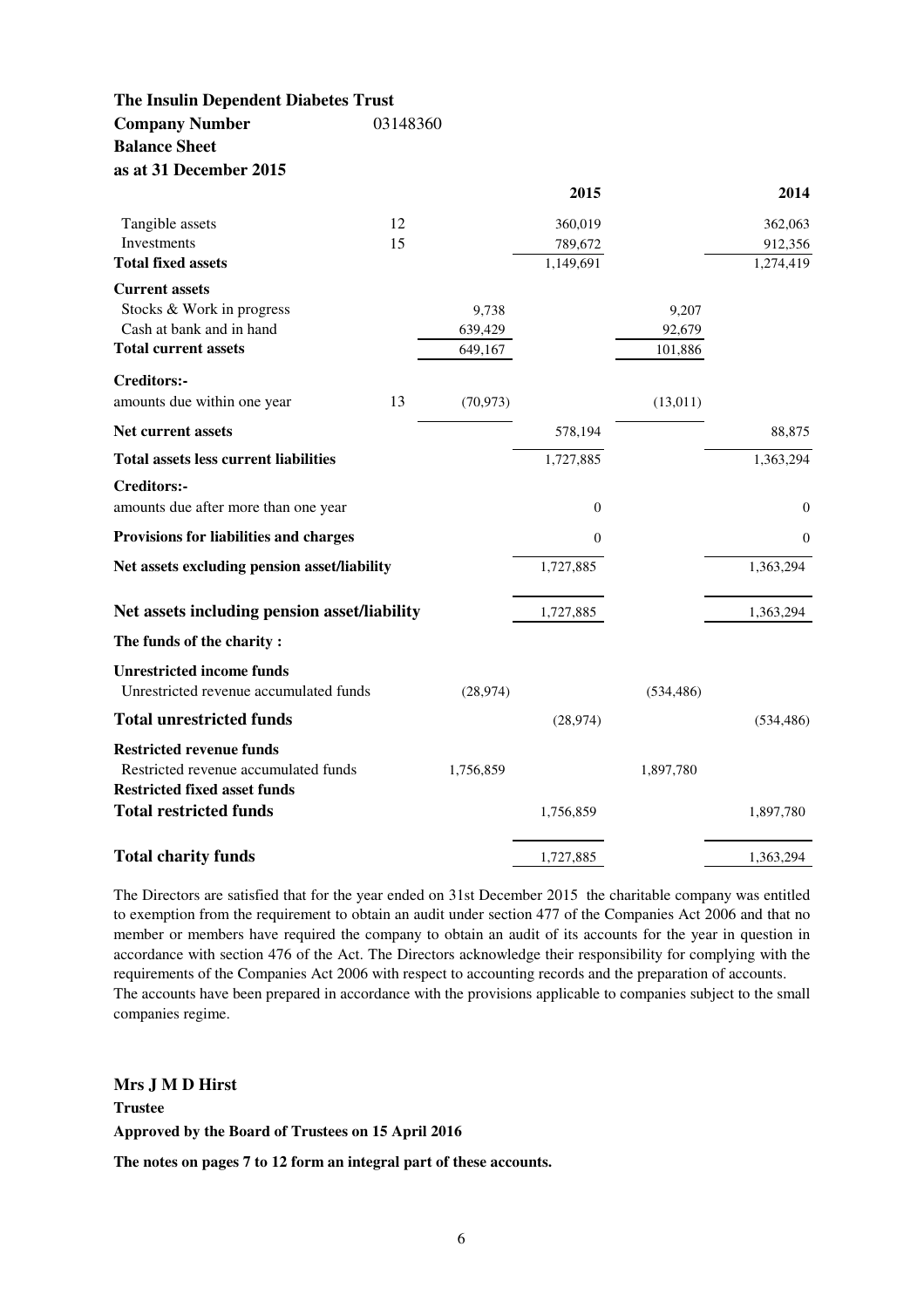#### **1 Accounting policies**

#### **Basis of preparation of the accounts**

The financial statements have been prepared in accordance with all applicable accounting standards, as modified by Statement of Recommended Practice for Accounting and Reporting issued by the Charity Commissioners for England and Wales (revised June 2008). The accounts have been drawn up in accordance with the provisions of the Charities (Accounts and Reports) Regulations 2008 and the Companies Act, and include the results of the Charity's operations which are described in the Trustee's Report, all of which are continuing.

Advantage has been taken of Section 396(5) of the Companies Act 2006 to allow the format of the financial statements to be adapted to reflect the special nature of the Charity's operation and in order to comply with the requirements of SORP.

#### **Accounting convention**

The financial statements are prepared on an ongoing basis, under the historical cost convention. The Charity is entirely independent and as a consequence the ongoing concern basis is not dependent on grant aid or grants from any pharmaceutical company.

#### **Incoming Resources**

All incoming resources are included in the SOFA when the Charity is legally entitled to the income and the amount can be quantified with reasonable accuracy. For legacies, entitlement is the earlier of the Charity being notified of an impending distribution or a legacy being received. The company has taken advantage of the excemption in Financial Reporting Standard No 1 from the requirements to produce a cash flow statement.

#### **Investment Income**

Bank interest is included in the income and expenditure account on a receivable basis. The SOFA includes the net gains arising throughout the year. The investments are in the form of bank accounts and guaranteed income bonds.

### **Irrecoverable VAT**

Irrecoverable VAT is charged against the category of resources expended for which it was incurred.

#### **Resources expended**

Realised gains and losses are included in the accounts on the date at which a contractual obligation is entered into. Unrealised gains and losses are computed by reference to the market value of the investments at the balance sheet date, compared to the brought forward cost or valuation, and gains and losses arising on similar categories of investments are netted off.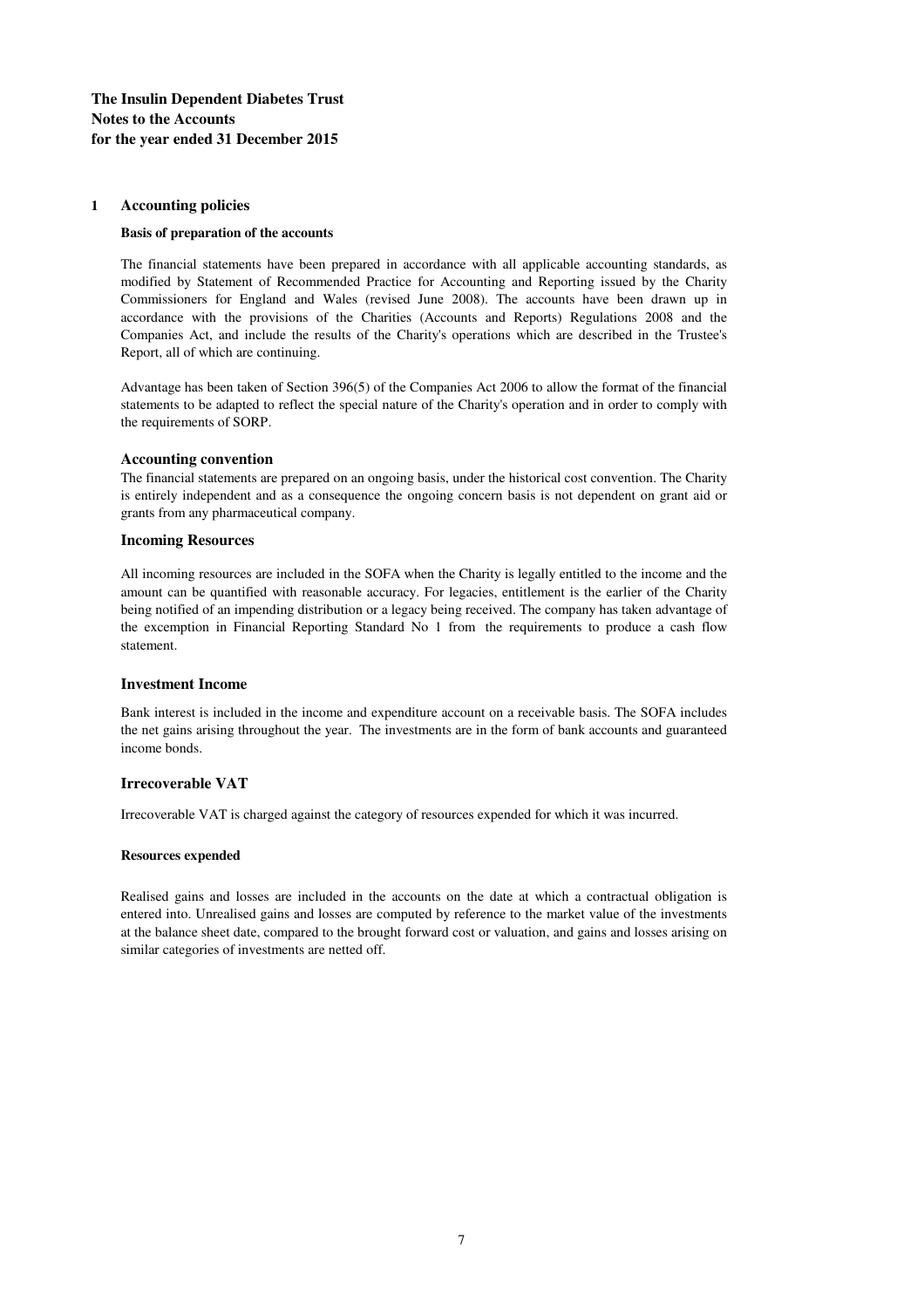All expenditure is accounted for on an accruals basis and has been classified under headings that aggregate all costs related to the category. Where costs cannot be directly attributed to particular headings they have been allocated to activities on a basis consistent with the use of resources.

Fundraising costs are those incurred in seeking voluntary contributions and do not include costs of disseminating information in support of charitable activities. Support costs are those costs incurred directly in support of expenditure on objects of the Charity. Administration costs are those incurred in connection with the administration of the Charity and compliance with constitutional and statutory requirements.

#### **Costs of generating funds**

Costs of generating funds are those costs incurred in attracting voluntary income and legal costs.

#### **Charitable activities**

Charitable expenditure comprises those costs incurred by the Charity in the delivery of its activities and services and includes support costs relating to those services.

#### **Stock**

The stock consists of leaflets, books and educational items which are distributed to schools, hospitals, health centres and nursing homes free of charge. The stock is valued at cost.

A

#### **Investments held by the Charity**

The policy for including investments in the accounts is as follows :-

The Trustees have invested monies in bonds giving a higher rate of return than that which had been realised in savings accounts. The monies are invested for various periods depending on the terms of the investment. The investment is guaranteed low risk.

All tangible fixed assets, except freehold land and buildings, are stated at cost less depreciation. Freehold land and buildings are stated at cost which was verified by a valuation by a professionally qualified firm of valuers, who valued them on the basis of open market value.

Items of less than £100 are not capitalised.

Depreciation has been provided at the following rates in order to write off the assets (less their estimated residual value ) over their estimated useful economic lives.

| Freehold land and buildings | Nil                  |
|-----------------------------|----------------------|
| IT and computers            | 20% Reducing balance |
| Office equipment            | 20% Reducing balance |

### **Taxation**

As a registered Charity the company is exempt from income and corporation tax to the extent that its income and gains are applicable to charitable purposes only.

#### **Funds structure policy**

The Charity maintains a general unrestricted fund which represents funds which are expendable at the discretion of the Trustees in furtherance of the objects of the Charity. Such funds may be held in order to finance both working capital and capital investment.

Restricted funds have been provided to the Charity for particular purposes and it is the policy of the Board of Trustees to carefully monitor the application of those funds in accordance with the restrictions placed upon them.

There is no formal policy of transfer between funds or on the allocation of funds to designated funds, other than that described above.

Any other proposed transfer between funds would be considered on the particular circumstances.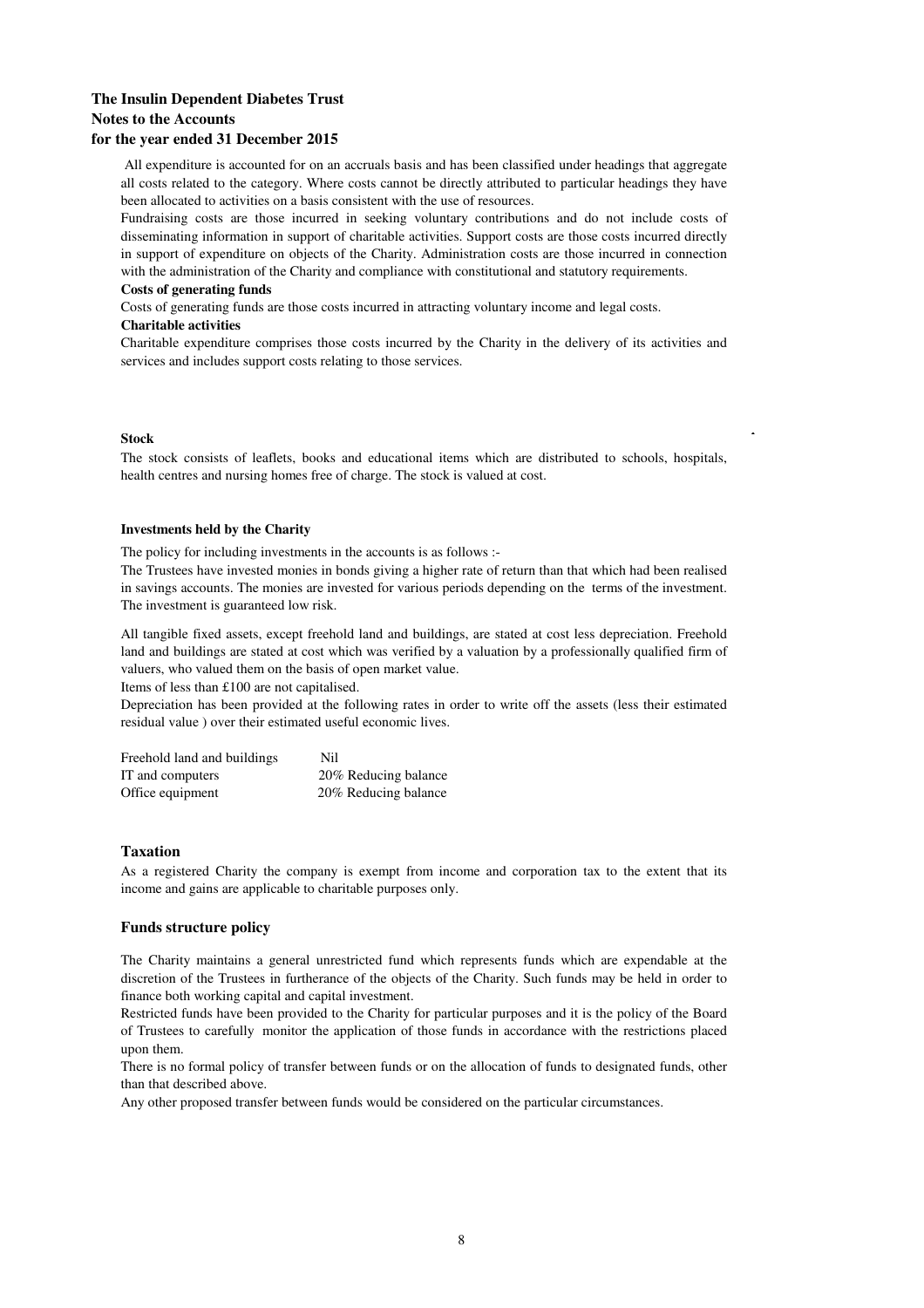#### **Accounting for Legacies**

Legacies are accounted for on a receivable basis. The required forms are completed on receipt of the monies and attached to the paperwork received from the solicitor or executor. All legacies and donations are acknowledged. Most large legacies are dependent on the sale of either property and/or investments, therefore the true amount can only be accounted for on receipt. In 2015 legacies due from 2014 included and gave 2015 partucularly high donations compared to previous years.

#### **<sup>2</sup> Winding up or dissolution of the Charity**

If upon winding up or dissolution of the Charity there remain any assets, after the satisfaction of all debts and liabilities, the assets represented by the accumulated fund shall be transferred to some other charitable body or bodies having similar objects to the Charity.

| 3 | Surplus/Deficit for the financial year           | 2015    | 2014    |
|---|--------------------------------------------------|---------|---------|
|   |                                                  | £       | £       |
|   | This is stated after crediting :-                |         |         |
|   | <b>Revenue Turnover from ordinary activities</b> | 733.904 | 232,836 |
|   | and after charging:-                             |         |         |
|   | Depreciation of owned fixed assets               | 2.044   | 2,556   |
|   | <b>Editorial</b> fees                            | 38,226  | 37,848  |
|   | Indemnity Insurance for Trustees and Employees   | 786     | 799     |
|   | Accountant fees with vat                         | 2,200   | 2,000   |
|   | Independent Examiner's fees with vat             | 1,580   | 1,500   |

Funds belonging to the Charity have been used for the purchase of insurance to protect the Charity from loss arising from the neglect or defaults of its Trustees, Employees or Agents, or to indemnify its Trustee's and Employee's.

#### **4 Expenses paid to Trustees or persons connected with Trustees**

| 2015  | 2014 |  |
|-------|------|--|
|       | £    |  |
| 3.390 | .992 |  |
|       |      |  |

The nature of the expenses were mainly travel, with subsistence, telephone etc, making up the balance and there were 5 number of Trustees to whom expenses payments were made.

### **5 Detailed analysis of certain transactions required by the 2005 revision to the Statement of Recommended Practice for Accounting and Reporting issued by the Charity Commissioners for England & Wales (effective April 2005 and revised June 2008)**

An analysis of support costs by activity appendix 2 page 19. The support costs have reduced even with the higher profile the Charity has undertaken. Decisions made by the manufacturers of animal insulin's has created the need for greater public and professional awareness and supplying information and education of the caring professions.

An analysis of charitable expenditure by activity appendix 3 page 21. The charitable expenditure costs have increased in line with the Charity's objectives of raising awareness and extensive advertising of the grants available, increased research funding is included in the detailed schedule.

### **6 Material legacies that have been notified but not included in the Statement of Financial Activities**

There were no new material legacies notified before the year end.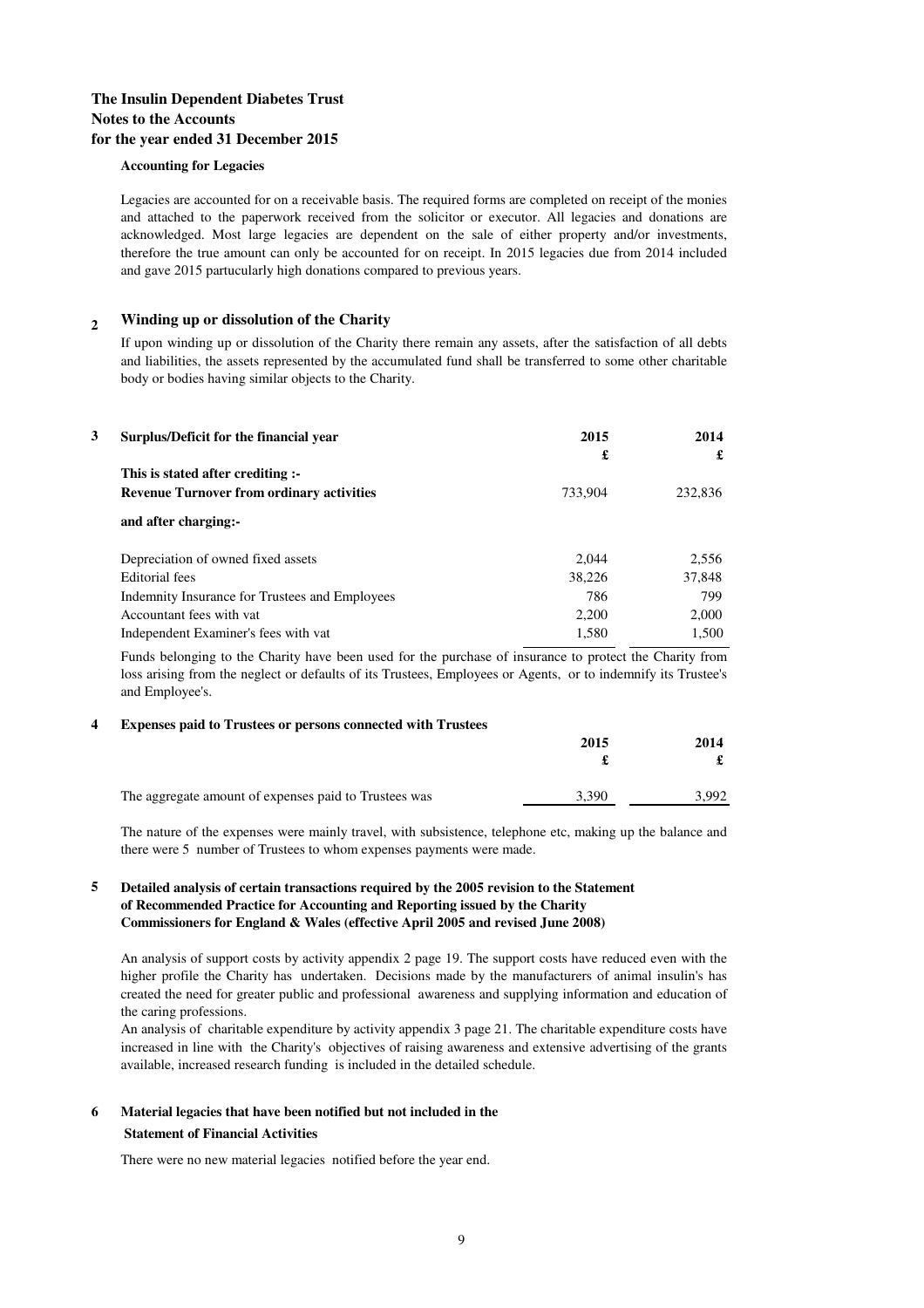| <b>Investment Income</b> |                                | 2015    | 2014 |
|--------------------------|--------------------------------|---------|------|
|                          |                                |         |      |
|                          | Bank deposit interest received | 140,866 | 522  |

### **8 Analysis of grants payable in furtherance of the Charity's objectives**

The analysis of grants payable is scheduled in the detailed Profit and Loss schedule. This schedule analyses between institutions and private grants allocated.

**9 Staff Costs and Emoluments 2015 2014 £ £**  Gross Salaries 93,255 76,171 Compromise payment 0 30,000 Employer's National Insurance  $7,933$  5,831 101,188 112,002 **Numbers of full time employees or part time equivalents 2015 2014**  4 5

There were no fees or other remuneration paid to the Trustees There were no employees with emoluments in excess of £60,000 per annum

#### **10 Remuneration of Trustees and persons connected with Trustees**

|                                                              | 2015   | 2014   |
|--------------------------------------------------------------|--------|--------|
|                                                              | £      |        |
| <b>Remuneration payable to Trustees or connected persons</b> |        |        |
| Mrs J M D Hirst                                              | 38,226 | 37,848 |
| <b>Total remuneration</b>                                    | 38.226 | 37,848 |
|                                                              |        |        |
| <b>Employer's National Insurance contributions on above</b>  |        |        |
| remuneration                                                 | 0      |        |

With the agreement of the Charities Commission Mrs J M D Hirst remuneration is for extensive research, publications and editorial work. Mrs Hirst attends meetings, conferences and seminars on behalf of the Charity to lecture on the rights to retain a choice of insulins. Her continued contribution to the work of the Charity is invaluable.

### **11 Trustees' remuneration**

No Trustees or persons connected with them, other than those shown above, received any remuneration.

#### **12 Tangible functional fixed assets**

|                                                    | IT and<br><b>Computers</b><br>£ | <b>Office</b><br>equipment<br>£ | Freehold<br>property<br>£ | <b>Total</b><br>£ |
|----------------------------------------------------|---------------------------------|---------------------------------|---------------------------|-------------------|
| Asset cost, valuation or revalued amount           |                                 |                                 |                           |                   |
| At 1 January 2015                                  | 25751                           | 21492                           | 351,842                   | 399085            |
| <b>Additions</b>                                   | O                               |                                 |                           | $\theta$          |
| Disposals                                          |                                 |                                 |                           | $\theta$          |
| At 31 December 2015                                | 25751                           | 21492                           | 351,842                   | 399085            |
| Accumulated depreciation and impairment provisions |                                 |                                 |                           |                   |
| At 1 January 2015                                  | 21425                           | 15597                           | $_{0}$                    | 37,022            |
| Charge for the year                                | 865                             | 1179                            |                           | 2.044             |
| At 31 December 2015                                | 22290                           | 16776                           |                           | 39,066            |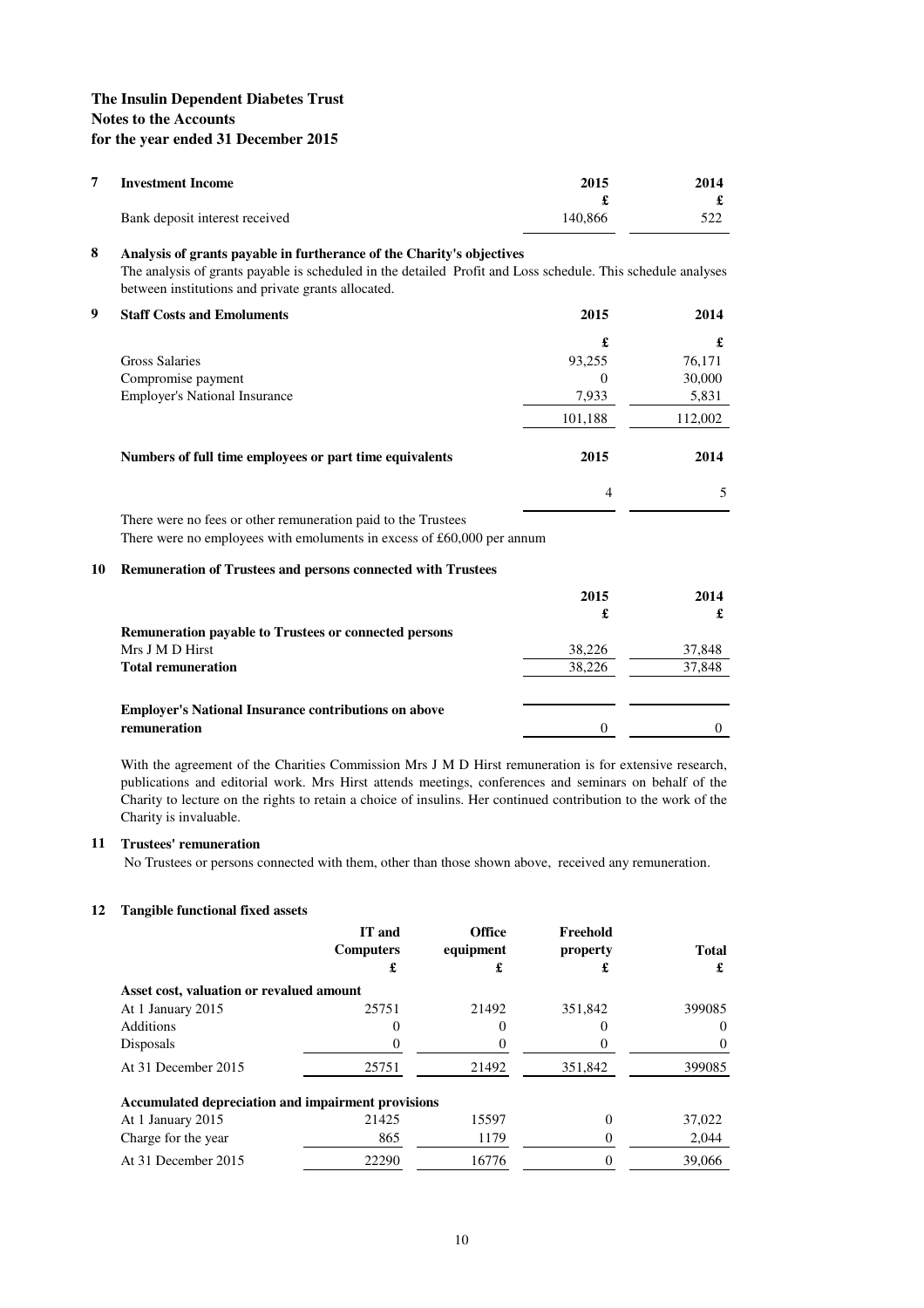#### **Net book value**

|    | At 31 December 2015                                                                                    | 3461 | 4716 | 351842          | 360,019         |
|----|--------------------------------------------------------------------------------------------------------|------|------|-----------------|-----------------|
|    |                                                                                                        |      |      |                 |                 |
|    | At 31 December 2014                                                                                    | 4326 | 5895 | 351842          | 362,063         |
|    | The depreciation above includes impairment losses of                                                   |      |      |                 | $\theta$        |
|    | Freehold land at valuation included above not depreciated                                              |      |      |                 | 351,842         |
| 13 | Creditors: amounts falling due within one year                                                         |      |      | 2015<br>£       | 2014<br>£       |
|    | Trade creditors                                                                                        |      |      | 17,839          | 10,898          |
|    | PAYE and NI                                                                                            |      |      | 3,134<br>70,973 | 2,113<br>13,011 |
| 14 | <b>Post Balance Sheet events</b><br>There were no post balance sheet events which impact the accounts. |      |      |                 |                 |
| 15 | Analysis of the Net Movement in funds                                                                  |      |      | 2015<br>£       | 2014<br>£       |
|    | Net movement in funds from Statement of Financial Activities                                           |      |      | 412,465         | (211, 337)      |
|    | Net movement in funds available for future activities                                                  |      |      | 412,465         | (212, 837)      |

The net resources applied on functional fixed assets and the net investment in programme related investments represents the cost of additions less proceeds of any disposals.

| At 1 January 2015          | <b>Unrestricted</b><br>funds<br>£ | <b>Designated</b><br>funds<br>£ | <b>Restricted</b><br>funds<br>£ | Total<br>funds<br>£ |
|----------------------------|-----------------------------------|---------------------------------|---------------------------------|---------------------|
| Tangible Fixed Assets      | 360,019                           |                                 |                                 | 360,019             |
| Fixed asset investments    | 789,672                           |                                 | 0                               | 789,672             |
| <b>Current Assets</b>      | 649,167                           |                                 | $\theta$                        | 649,167             |
| <b>Current Liabilities</b> | (70, 973)                         |                                 |                                 | (70, 973)           |
|                            | 1,727,885                         |                                 |                                 | 1,727,885           |

**The individual funds included above are :-**

| <b>Funds at</b><br>2014 | <b>Movements</b><br>in funds as below between funds | <b>Transfers</b> | <b>Funds at</b><br>2015 |
|-------------------------|-----------------------------------------------------|------------------|-------------------------|
| £                       |                                                     |                  |                         |
| 1,363,294               | 364,591                                             |                  | 1,727,885               |

### **Analysis of movements in funds as shown in the table above**

| <b>Incoming</b>  | Outgoing         | Gains $\&$    | <b>Movement</b> |
|------------------|------------------|---------------|-----------------|
| <b>Resources</b> | <b>Resources</b> | <b>Losses</b> | in funds        |
| 874.770          | 510,179          |               | 364.591         |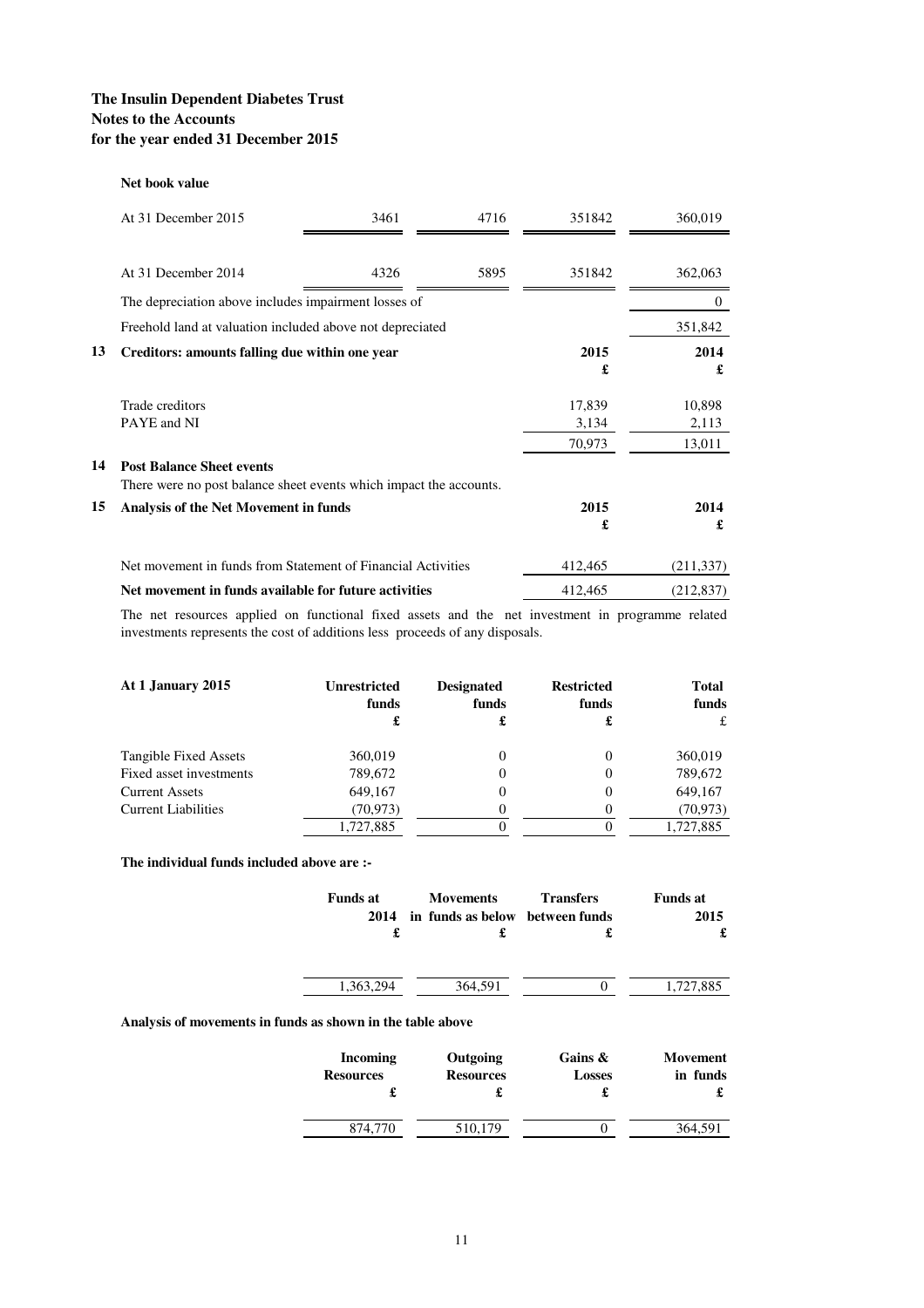The Charity funds are designated by legacy only, if the funds are designated research it is at the Trustees discretion how these are awarded. All other monies are unrestricted and can be used to further the Charity's aim. The Trustees have used designated funds in furtherance of the Charity's message with respect to advertising education and internet projects which bring their message of individual choice to a wider populace. The Hospital passport initiative has been widely welcomed by diabetic sufferers and health professionals, as a life enhancing concept.

### **16 Share Capital**

The Charity is incorporated under the Companies Act 1985 and is limited by guarantee, each member having undertaken to contribute such amounts not exceeding five pound as may be required in the event of the company being wound up whilst he or she is still a member of the Charity.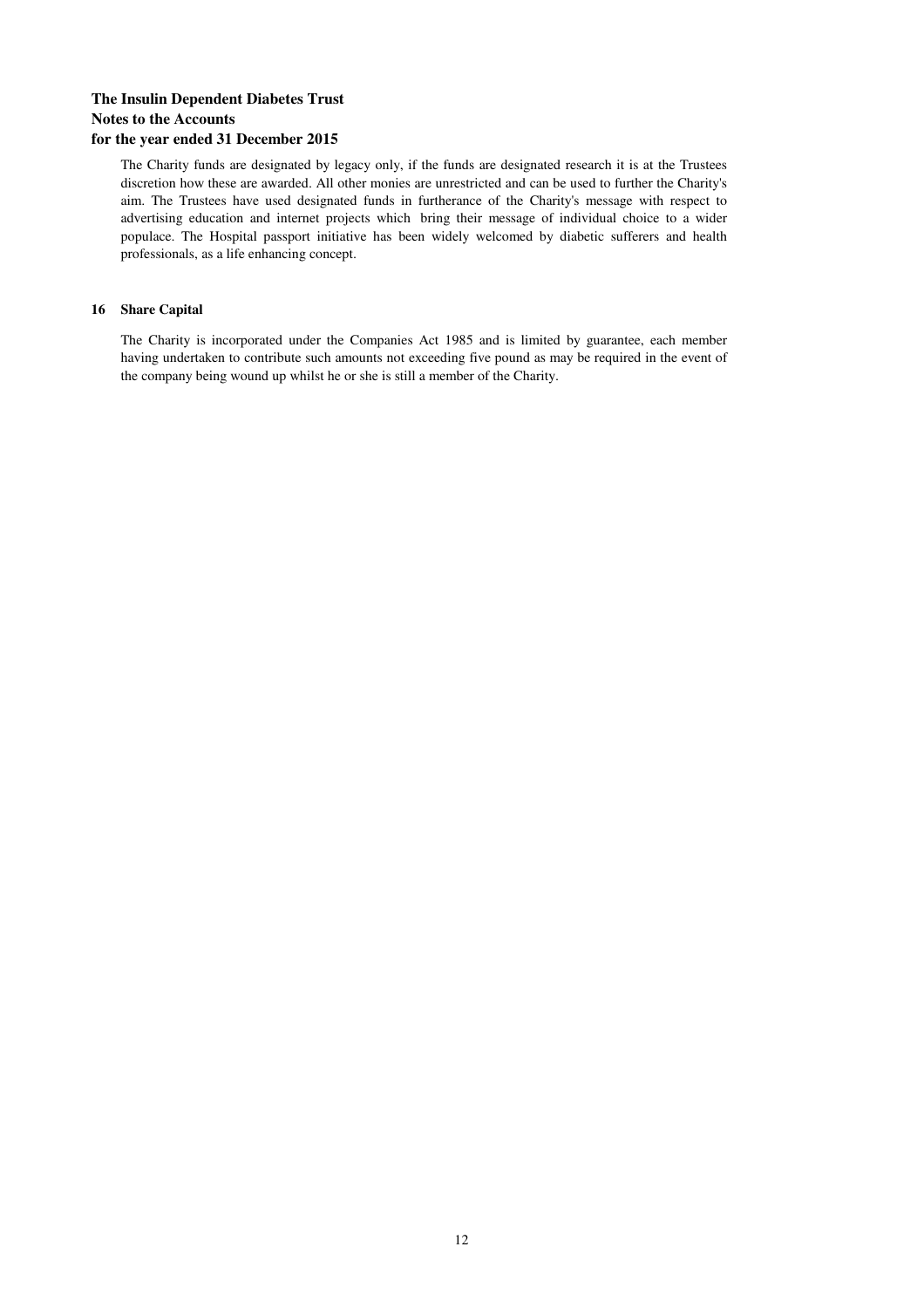|                                                                         | Unrestricted         | <b>Restricted</b> | <b>Total</b>  | <b>Prior Period</b> |
|-------------------------------------------------------------------------|----------------------|-------------------|---------------|---------------------|
|                                                                         | funds<br>2015        | funds<br>2015     | funds<br>2015 | total funds<br>2014 |
|                                                                         | $\pmb{\mathfrak{L}}$ | £                 | £             | £                   |
| <b>Incoming Resources from generated funds</b>                          |                      |                   |               |                     |
| <b>Voluntary Income</b>                                                 |                      |                   |               |                     |
| <b>Grants, legacies and donations</b>                                   |                      |                   |               |                     |
| Government and public bodies                                            |                      |                   |               |                     |
| Incoming resources of a revenue nature                                  |                      |                   |               |                     |
| Donations                                                               | 6,751                | $\boldsymbol{0}$  | 6,751         | 17,119              |
| <b>Bequests</b>                                                         | 7,918                | $\boldsymbol{0}$  | 7,918         | 1,630               |
| In memory                                                               | 5,780                | $\boldsymbol{0}$  | 5,780         | 4,612               |
| <b>Total</b>                                                            | 20,449               | $\boldsymbol{0}$  | 20,449        | 23,361              |
| Non government and non public bodies                                    |                      |                   |               |                     |
| Incoming resources of a revenue nature - grants, donations and legacies |                      |                   |               |                     |
| Legacies receivable                                                     | $\boldsymbol{0}$     | $\boldsymbol{0}$  | $\theta$      | 147,388             |
| Ms D M Castelliani                                                      | $\boldsymbol{0}$     | 209,587           | 209,587       | $\theta$            |
| G M Eaves Esq                                                           | 67                   |                   | 67            | $\mathbf{0}$        |
| Ms P K Unsworth                                                         | 76,134               |                   | 76,134        | $\mathbf{0}$        |
| Ms G D Woodland                                                         | 6,375                |                   | 6,375         | $\mathbf{0}$        |
| Ms E F Tidball                                                          | 62,500               |                   | 62,500        | $\boldsymbol{0}$    |
| Ms C Ward                                                               | 3,166                |                   | 3,166         | $\boldsymbol{0}$    |
| Ms C Ward                                                               | 405                  |                   | 405           | $\boldsymbol{0}$    |
| Ms S I Lytton                                                           | 250                  |                   | 250           | $\boldsymbol{0}$    |
| E J Celverley Esq                                                       | 1,000                |                   | 1,000         | $\boldsymbol{0}$    |
| Ms E F Tidball                                                          | 11,400               |                   | 11,400        | $\boldsymbol{0}$    |
| Ms P D Copps                                                            | 324                  |                   | 324           | $\boldsymbol{0}$    |
| I Groocock Esq                                                          | 2,443                |                   | 2,443         | $\boldsymbol{0}$    |
| Ms M A Webb-Evans                                                       | 5,000                |                   | 5,000         | $\boldsymbol{0}$    |
| <b>B</b> Bowman Esq                                                     |                      |                   |               | $\boldsymbol{0}$    |
| Ms R Newmarch                                                           | 200,000              |                   | 200,000       | $\boldsymbol{0}$    |
|                                                                         | 1,000                |                   | 1,000         | $\mathbf{0}$        |
| Ms S E Hpkins                                                           | 42,404               |                   | 42,404        |                     |
| D J Evans Esq                                                           | 5,000                |                   | 5,000         | $\mathbf{0}$        |
| Ms M Samsom                                                             | 250                  |                   | 250           | $\boldsymbol{0}$    |
| Ms M Archer                                                             | 4,482                |                   | 4,482         | $\boldsymbol{0}$    |
| <b>Total</b>                                                            | 422,200              | 209,587           | 631,787       | 147,388             |
| Total non government grants for fixed assets                            | $\mathbf{0}$         | $\mathbf{0}$      | $\mathbf{0}$  | $\overline{0}$      |
|                                                                         |                      |                   |               |                     |
| Total grants, legacies & donations received                             | 442,649              | 209,587           | 652,236       | 170,749             |
| Other voluntary income                                                  |                      |                   |               |                     |
| Members' Subscriptions                                                  | 48,378               | $\boldsymbol{0}$  | 48,378        | 41,245              |
| Total other voluntary income                                            | 48,378               | $\mathbf{0}$      | 48,378        | 41,245              |
| <b>Total Voluntary Income</b>                                           | 491,027              | 209,587           | 700,614       | 211,994             |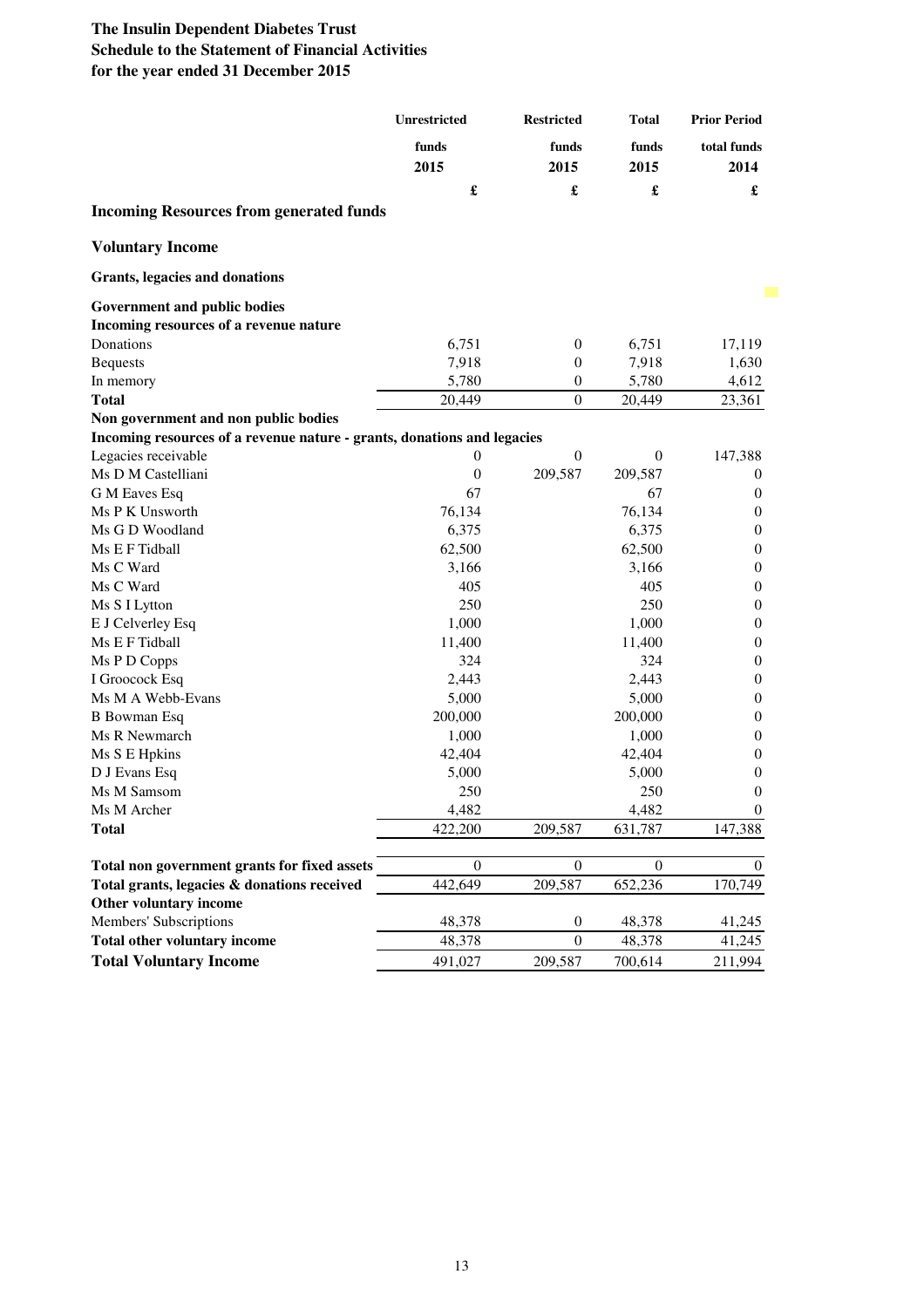# **Activities for generating funds**

| Fundraising activities                                  | 13,060             | $\boldsymbol{0}$         | 13,060           | 11,620           |
|---------------------------------------------------------|--------------------|--------------------------|------------------|------------------|
| Total of activities for generating funds                | 13,060             | $\boldsymbol{0}$         | 13,060           | 11,620           |
| <b>Investment Income</b>                                |                    |                          |                  |                  |
| Bank deposit interest received                          | 140,866            | $\boldsymbol{0}$         | 140,866          | 522              |
| <b>Total Investment Income</b>                          | 140,866            | $\boldsymbol{0}$         | 140,866          | 522              |
| Incoming resources from charitable activities           |                    |                          |                  |                  |
| Other charitable activities                             | 20,230             | $\boldsymbol{0}$         | 20,230           | 9,222            |
| <b>Total Incoming resources from</b>                    |                    |                          |                  |                  |
| charitable activities                                   | 20,230             | $\overline{0}$           | 20,230           | 9,222            |
|                                                         | $\theta$           | $\boldsymbol{0}$         | $\theta$         | $\theta$         |
| <b>Total Incoming Resources</b>                         | 665,183            | 209,587                  | 874,770          | 233,358          |
| Costs of generating voluntary income                    |                    |                          |                  |                  |
| Agent's costs for fundraising                           | $\boldsymbol{0}$   | $\mathbf{0}$             | $\boldsymbol{0}$ | $\boldsymbol{0}$ |
| Commissions payable                                     | $\overline{0}$     | $\mathbf{0}$             | 0                | $\theta$         |
| Fundraising publicity<br>Cost of fundraising activities | $\Omega$<br>13,219 | $\mathbf{0}$<br>$\theta$ | 0<br>13,219      | $\theta$         |
|                                                         |                    |                          |                  | 11,140           |
| Total costs of generating voluntary income              | 13,219             | $\mathbf{0}$             | 13,219           | 11,140           |
| Charitable expenditure                                  |                    |                          |                  |                  |
| <b>Support costs of Charitable activities</b>           |                    |                          |                  |                  |
| Direct support costs                                    |                    |                          |                  |                  |
| Gross wages and salaries - Charitable activities        | 79,047             | $\mathbf{0}$             | 79,047           | 76,171           |
| Employers' NI - Charitable activities                   | 7,933              | $\overline{0}$           | 7,933            | 5,831            |
| Advertising and PR                                      | $\overline{0}$     | 44,053                   | 44,053           | 41,508           |
| Website, IT, fax & telephone                            | $\overline{0}$     | 15,410                   | 15,410           | 17,519           |
| Legal costs                                             | $\overline{0}$     | 540                      | 540              | 35               |
| Conference and meeting costs                            | 3,830              | 10,090                   | 13,920           | 13,680           |
| Consultancy                                             | 240                | $\overline{0}$           | 240              | 9,077            |
| Lobbying                                                | 5,289              | $\overline{0}$           | 5,289            | 6,309            |
| Printing costs                                          | $\boldsymbol{0}$   | 51,549                   | 51,549           | 66,819           |
| Travel and Subsistence - charitable Activities          | 3,390              | $\bf{0}$                 | 3,390            | 3,992            |
| Direct mail and carraige                                | $\mathbf{0}$       | 80,550                   | 80,550           | 93,542           |
|                                                         | 99,729             | 202,192                  | 301,921          | 334,483          |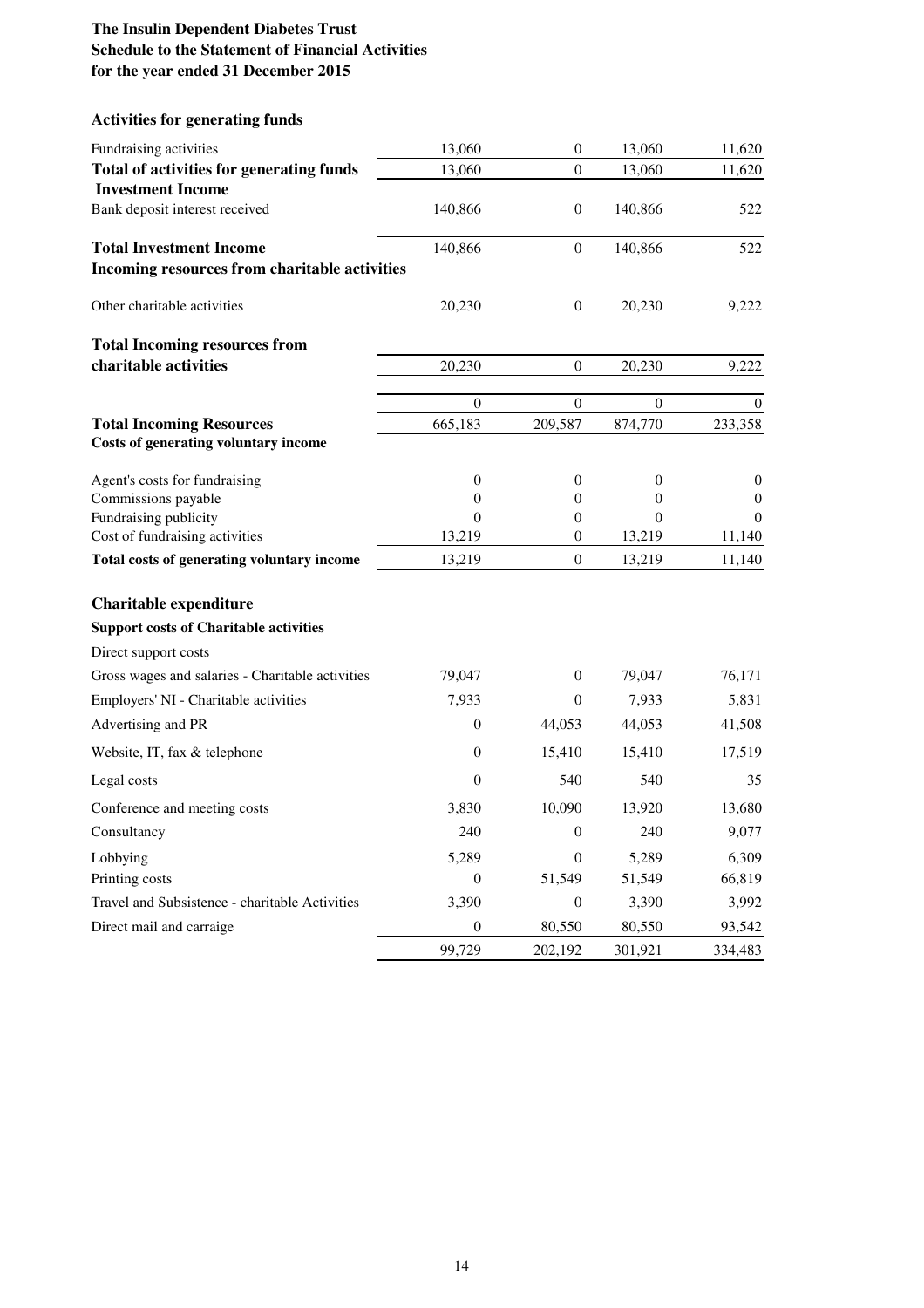## **Management and administration costs**

# **in support of Charitable activities**

## Staff costs in support of charitable activities

| Salaries - Administrative staff                       | 14,208           | $\boldsymbol{0}$ | 14,208           | 16,413           |
|-------------------------------------------------------|------------------|------------------|------------------|------------------|
| Employers' NI - Administrative staff                  | $\boldsymbol{0}$ | $\mathbf{0}$     | $\mathbf{0}$     | $\bf{0}$         |
|                                                       | 14,208           | $\boldsymbol{0}$ | 14,208           | 16,413           |
| Indirect employee costs                               |                  |                  |                  |                  |
| Training and welfare                                  | 4,104            | $\mathbf{0}$     | 4,104            | 5,309            |
| Travel and subsistence                                | $\boldsymbol{0}$ | $\boldsymbol{0}$ | $\boldsymbol{0}$ | $\boldsymbol{0}$ |
|                                                       | 4,104            | $\overline{0}$   | 4,104            | 5,309            |
| <b>Premises Costs</b>                                 |                  |                  |                  |                  |
| Rates, water and service charges                      | 1,694            | $\mathbf{0}$     | 1,694            | 1,679            |
| Light and heat                                        | 4,236            | $\boldsymbol{0}$ | 4,236            | 4,586            |
| Cleaning                                              | 719              | $\boldsymbol{0}$ | 719              | 868              |
| Premises repairs and renewals                         | 938              | $\mathbf{0}$     | 938              | 904              |
|                                                       | 7,587            | $\mathbf{0}$     | 7,587            | 8,037            |
| General administrative expenses                       |                  |                  |                  |                  |
| Telephone and fax                                     | 718              | $\theta$         | 718              | 716              |
| Postage                                               | 942              | $\boldsymbol{0}$ | 942              | 583              |
| Stationery and printing                               | 2,426            | $\boldsymbol{0}$ | 2,426            | 2,772            |
| <b>Bank</b> charges                                   | 749              | $\boldsymbol{0}$ | 749              | 1,108            |
|                                                       | 4,835            | $\boldsymbol{0}$ | 4,835            | 5,179            |
| Professional fees in support of charitable activities |                  |                  |                  |                  |
| Bookeeping and payroll costs with vat                 | 7,050            | $\mathbf{0}$     | 7,050            | 7,050            |
|                                                       | 7,050            | $\mathbf{0}$     | 7,050            | 7,050            |
| Other support costs                                   |                  |                  |                  |                  |
| Conference and meeting costs                          | $\boldsymbol{0}$ | 10,090           | 10,090           | $\mathbf{0}$     |
| Temporary staff and recruitment                       | 2,329            | $\theta$         | 2,329            | 2,412            |
|                                                       | 2,329            | 10,090           | 12,419           | 2,412            |
| <b>Total Support costs</b>                            | 139,842          | 212,282          | 352,124          | 378,883          |
|                                                       |                  |                  |                  |                  |
| Grants paid as shown in the detailed schedule         | $\mathbf{0}$     | 100,000          | 100,000          | 7,413            |
| Support costs for grants paid                         | $\boldsymbol{0}$ | $\theta$         | $\mathbf{0}$     | $\theta$         |
| Costs reallocated from Charity support costs          |                  |                  |                  |                  |
| <b>Total Expended on charitable Activities</b>        | 139,842          | 312,282          | 452,124          | 386,296          |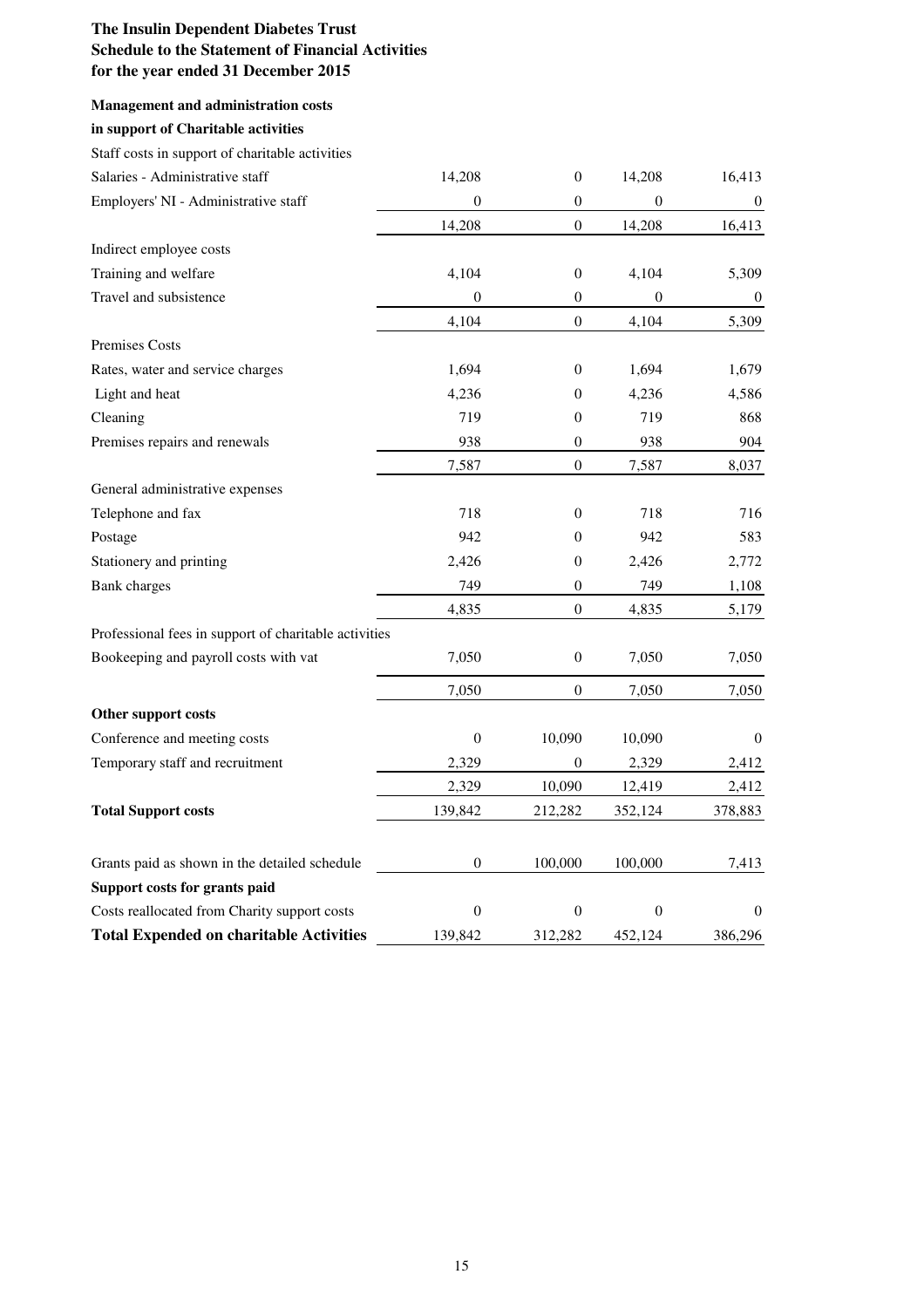## **Governance costs that are not direct management functions inherent in generating**

# **funds, service delivery and programme or project work**

| Specific governance costs                        |       |          |        |        |
|--------------------------------------------------|-------|----------|--------|--------|
| Editorial costs                                  |       | 38.226   | 38,226 | 37,848 |
| <b>Indemnity Insurance</b>                       | 786   |          | 786    | 799    |
| Reporting Accountant's Fees                      | 2,200 | $\theta$ | 2.200  | 2,000  |
| Independent Examiner's Fees                      | 1,580 | $\theta$ | 1.580  | 1,500  |
| Depreciation of fixed assets used for governance | 2.044 | $\theta$ | 2.044  | 2,556  |
| <b>Total governance costs</b>                    | 6.610 | 38.226   | 44.836 | 44.703 |

The basis for the allocation of costs as shown above is explained in the accounting policies and the notes to the accounts

| A Detailed schedule of grants paid to achieve the objects of the Charity |                |         |          |          |
|--------------------------------------------------------------------------|----------------|---------|----------|----------|
|                                                                          |                |         | 2015     | 2014     |
|                                                                          |                |         | £        | £        |
| <b>Grants to Institutions</b>                                            |                |         |          |          |
| Tel Aviv University                                                      | $\overline{0}$ |         |          | 7,413    |
| University of Nottingham                                                 | $\Omega$       | 100,000 | 100,000  | $\theta$ |
| <b>Total Institutional grants</b>                                        | $\theta$       | 100,000 | 100,000  | 7,413    |
| <b>Research</b>                                                          | $\Omega$       |         | $\Omega$ | $\Omega$ |
| Total of all grants paid                                                 | ∩              | 100,000 | 100,000  | 7,413    |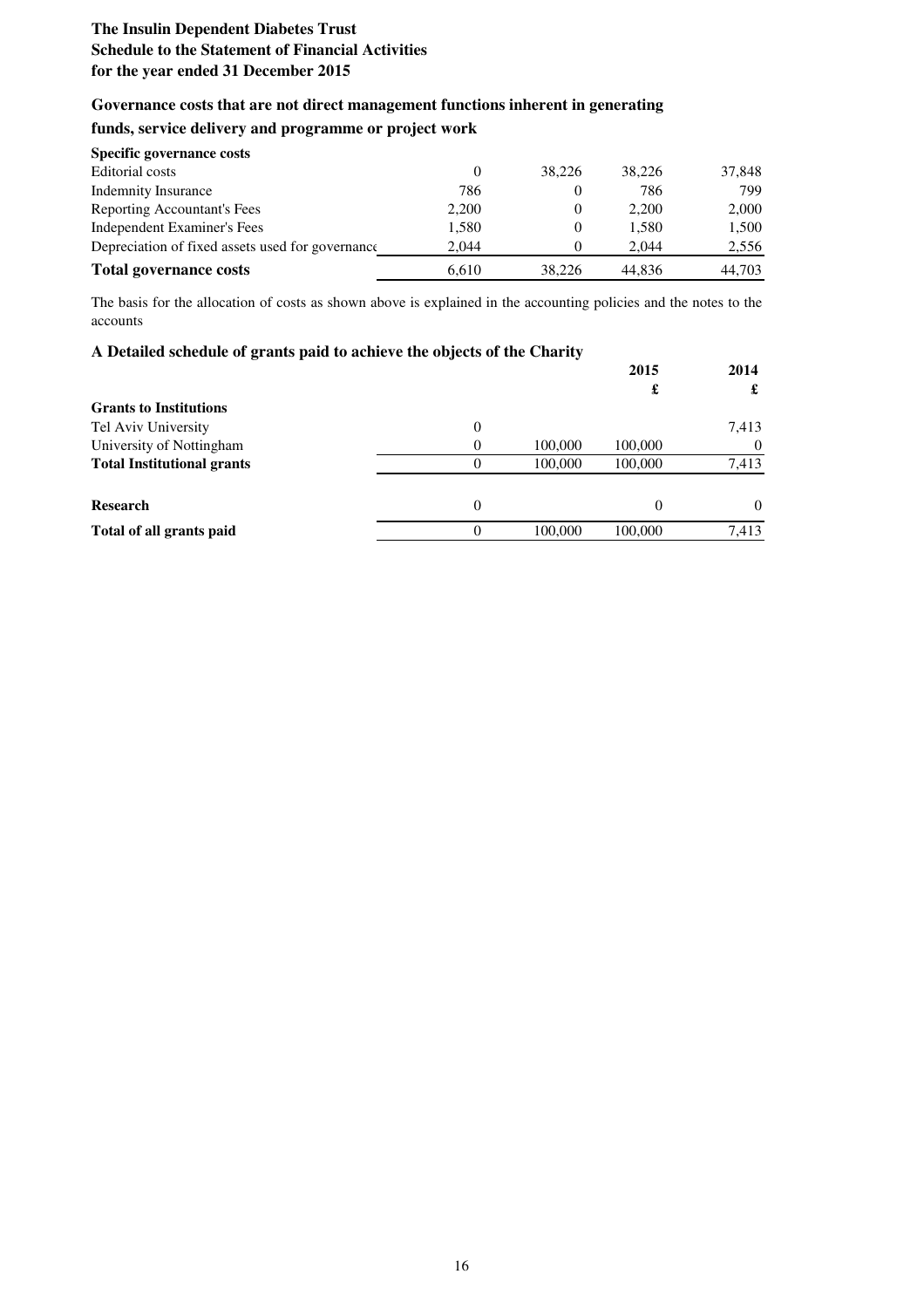## **Appendices to the Statement of Financial Activities for the year ended 31 December 2015**

**The following appendices are attached to detail the activity analysis required by the 2005 Revision of the Statement of Recommended Practice for Accounting and Reporting issued** The following appendices are attached to detail the activity analysis required by the<br>2005 Revision of the Statement of Recommended Practice for Accounting and Reporting<br>issued by the Charity Commissioners for England & Wa

- **1. Analysis of Total Incoming & Outgoing Resources by Activity**
- **2. Analysis of Total Support Costs by Activity**
- **3. Analysis of charitable expenditure by activity**
- **4. Analysis of grants made by activity**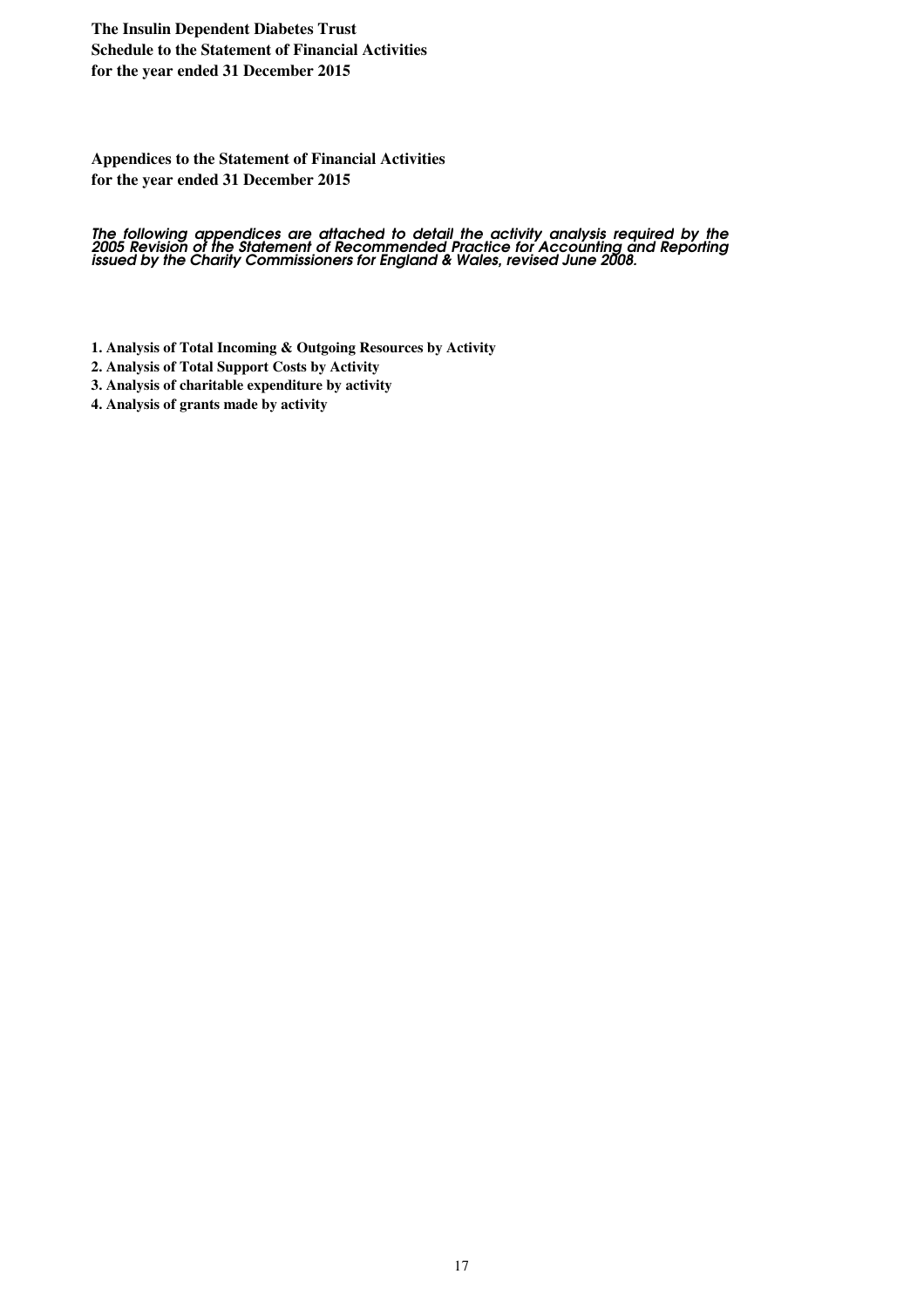# **The Insulin Dependent Diabetes Trust**

## **Appendix 1**

# **Analysis of Total Incoming & Outgoing Resources by Activityfor the year ended 31 December 2015**

|                                                      | <b>Fundraising</b> | <b>Activity</b> | <b>Membership</b> | Legacy       | <b>Interest</b> | <b>Activity</b> | 2015<br><b>Total</b> | 2014<br>Total |
|------------------------------------------------------|--------------------|-----------------|-------------------|--------------|-----------------|-----------------|----------------------|---------------|
|                                                      | £                  | £               | £                 | £            | £               | £               | £                    | £             |
| Incoming resources from generated funds              |                    |                 |                   |              |                 |                 |                      |               |
| <b>Voluntary Income</b>                              | $\Omega$           | 20,449          | 48,378            | 631,787      | $\overline{0}$  | $\theta$        | 700,614              | 211,996       |
| Activities for generating funds                      | 13,060             |                 | $\Omega$          | 0            | 0               | $\Omega$        | 13,060               | 11,620        |
| <b>Investment Income</b>                             | 0                  |                 |                   | $\mathbf{0}$ | 140,866         | $\Omega$        | 140,866              | 522           |
| <b>Incoming resources from Charitable activities</b> |                    |                 |                   | $\Omega$     |                 |                 | 20,230               | 9,222         |
| <b>Other Incoming Resources</b>                      | 0                  | 0               | $\Omega$          | $\theta$     | $\Omega$        | $\Omega$        |                      | $\Omega$      |
| <b>Total Incoming Resources</b>                      | 13,060             | 20,449          | 48,378            | 631,787      | 140,866         | $\overline{0}$  | 874,770              | 233,360       |
| <b>Costs of generating funds</b>                     |                    |                 |                   |              |                 |                 |                      |               |
| Costs of generating voluntary income                 | $\Omega$           | 13,219          | $\Omega$          | $\mathbf{0}$ | $\Omega$        | $\overline{0}$  | 13,219               | 11,140        |
| Fundraising trading - costs of goods and other costs |                    |                 |                   | $\Omega$     |                 |                 |                      | $\Omega$      |
| Investment management costs                          |                    |                 |                   | $\Omega$     |                 | $\Omega$        |                      |               |
| <b>Costs of Charitable activities</b>                |                    | 0               | 301,921           | 100,000      | 40,113          |                 | 452,124              | 386,296       |
| <b>Governance costs</b>                              |                    |                 | 0                 | 44,836       |                 |                 | 44,836               | 44,703        |
| Other resources expended                             | $\Omega$           |                 | $\Omega$          | $\Omega$     |                 | $\Omega$        |                      | $\Omega$      |
| <b>Total resources expended</b>                      | $\Omega$           | 13,219          | 301,921           | 144,836      | 40,113          | $\overline{0}$  | 510,179              | 442,139       |
| <b>Net Incoming Resources by activity</b>            | 13,060             | 7,230           | (253, 543)        | 486,951      | 100,753         | $\overline{0}$  | 364,591              | (208, 779)    |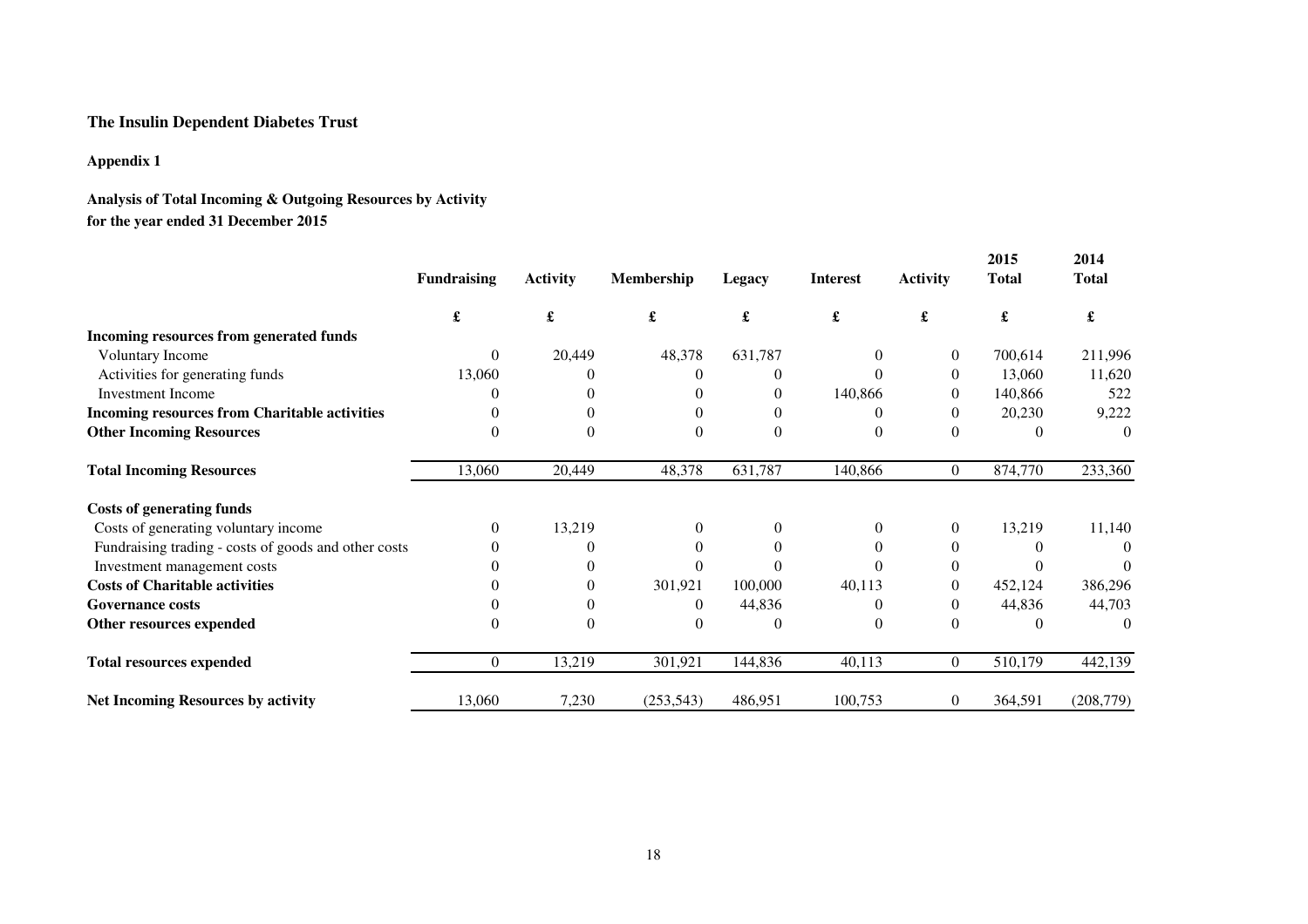# **The Insulin Dependent Diabetes TrustAppendix 2**

# **Analysis of Total Support Costs by Activityfor the year ended 31 December 2015**

|                                                |                      |              |                            |                   |                     |                 | 2015         | 2014         |
|------------------------------------------------|----------------------|--------------|----------------------------|-------------------|---------------------|-----------------|--------------|--------------|
|                                                | Legal                | <b>Wages</b> | IT &<br><b>Advertising</b> | Printing<br>costs | Meetings &<br>media | <b>Activity</b> | <b>Total</b> | <b>Total</b> |
| <b>Nature of support costs</b>                 | $\pmb{\mathfrak{L}}$ | £            | $\pmb{\mathfrak{L}}$       | £                 | £                   | £               | £            | £            |
| Charitable activites (Travel)                  | $\theta$             | 0            | $\Omega$                   | $\Omega$          | $\theta$            | 3,390           | 3,390        | 3,992        |
| Information distribution costs                 | $\theta$             | 0            | $\overline{0}$             | 51,549            | $\theta$            | $\theta$        | 51,549       | 66,819       |
| <b>Information Technology</b>                  | $\Omega$             | $\theta$     | 15,410                     | $\Omega$          | $\Omega$            | $\overline{0}$  | 15,410       | 17,519       |
| <b>Human Resources</b>                         | 8,473                | 79,047       | 44,053                     | 85,839            | 14,160              | $\overline{0}$  | 231,572      | 246,460      |
| Total support costs analysed by activity       | 8,473                | 79,047       | 59,463                     | 137,388           | 14,160              | 3,390           | 301,921      | 334,483      |
|                                                |                      | 2015         | 2014                       |                   |                     |                 |              |              |
|                                                |                      | £            | £                          |                   |                     |                 |              |              |
| The above amounts are shown in the accounts as |                      |              |                            |                   |                     |                 |              |              |
| Support costs for generating voluntary income  |                      | 0            | $\theta$                   |                   |                     |                 |              |              |
| Support costs for fundraising trading          |                      | $\theta$     | $\Omega$                   |                   |                     |                 |              |              |
| Support costs for Charitable activities        |                      | 301,921      | 334,483                    |                   |                     |                 |              |              |
| Support costs for grants paid                  |                      | 0            |                            |                   |                     |                 |              |              |
|                                                |                      | 301,921      | 334,483                    |                   |                     |                 |              |              |

The basis of allocation of costs and the methods used are described in **note 5** to the accounts